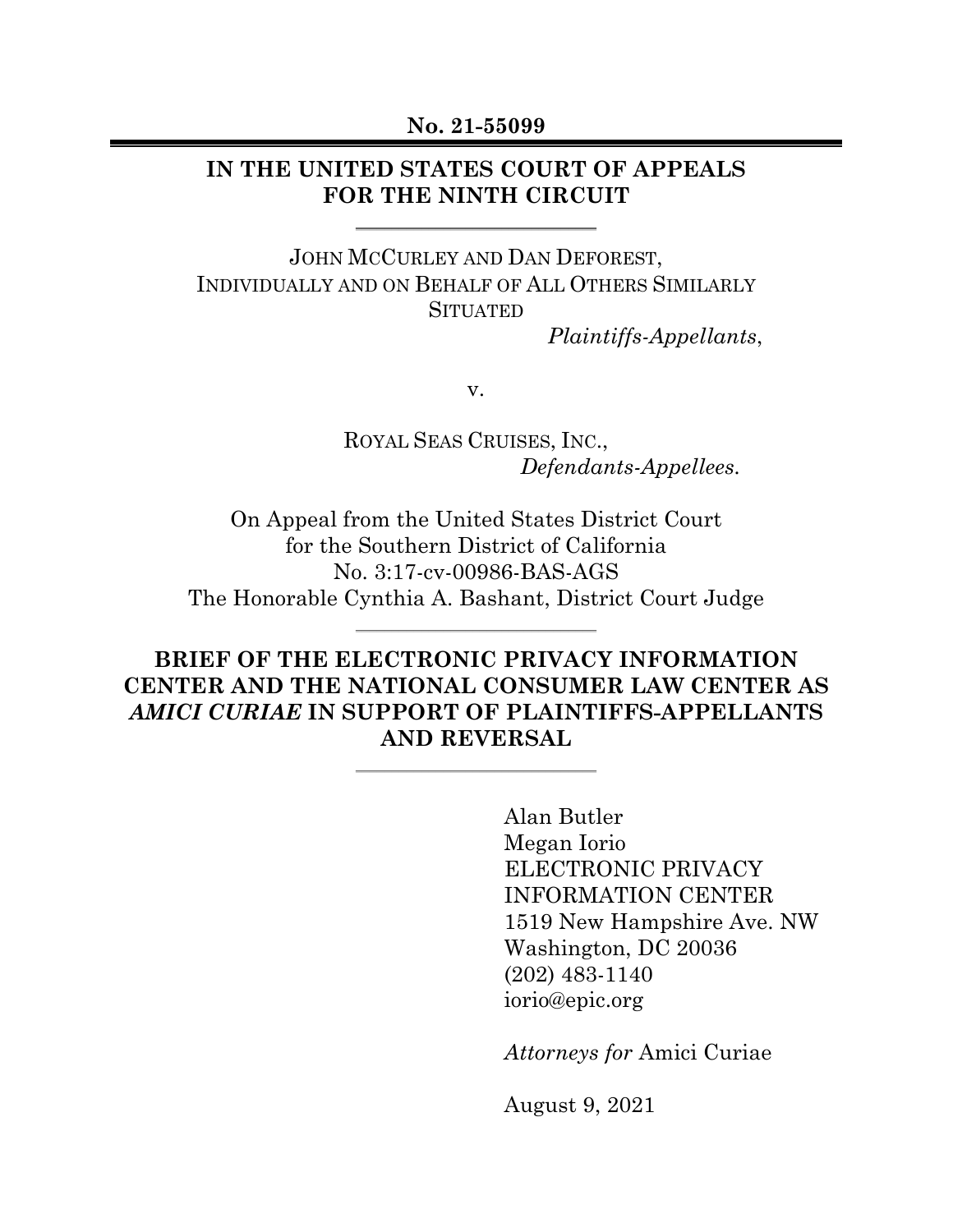### **CORPORATE DISCLOSURE STATEMENT**

Pursuant to Fed. R. App. P. 26.1, *Amici Curiae* the Electronic Privacy Information Center and the National Consumer Law Center state that neither have parent corporations and that no publicly held corporation owns 10% or more of either of their stock.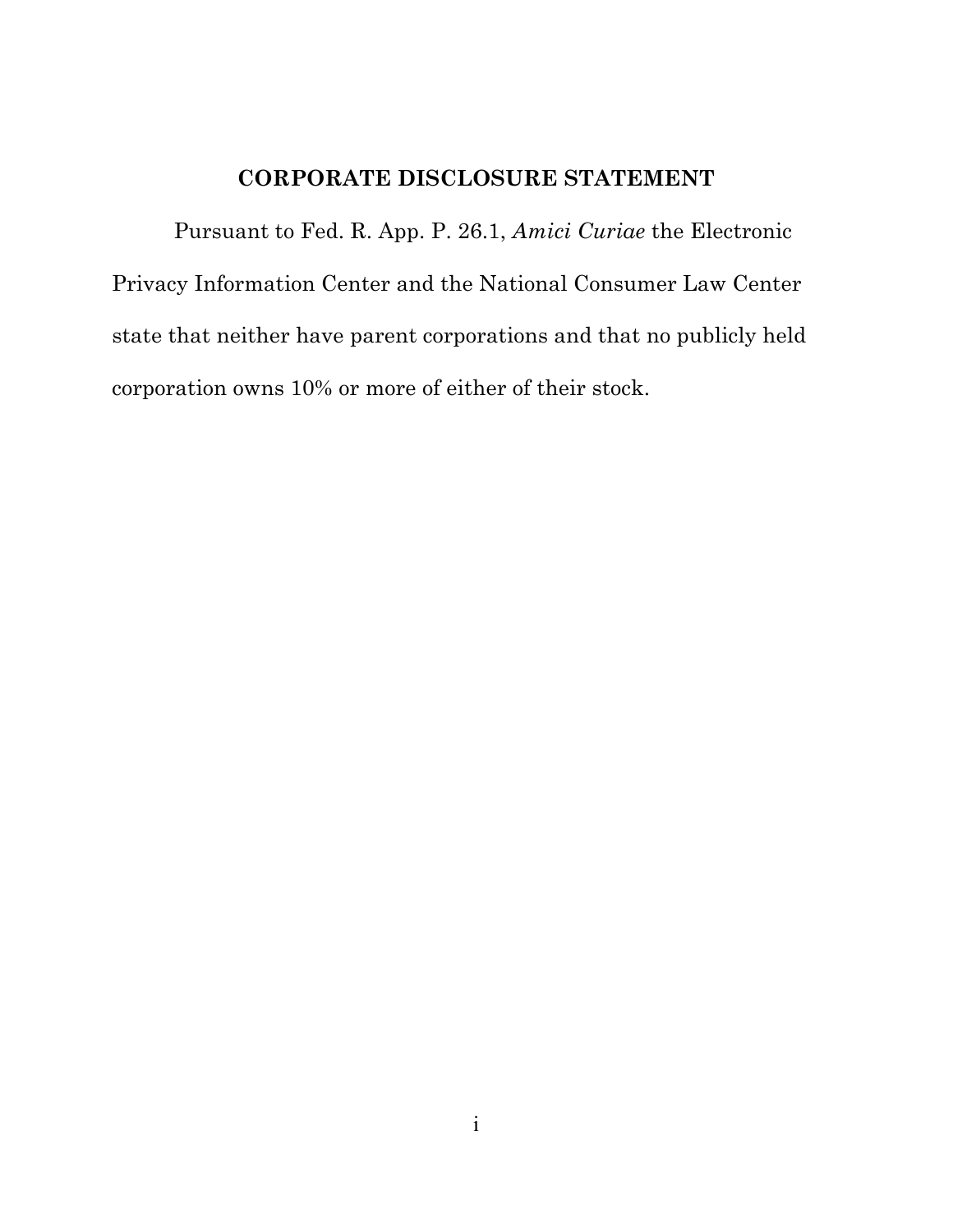# **TABLE OF CONTENTS**

| Ι. | SELLERS LIKE ROYAL SEAS CRUISES OUGHT TO<br>KNOW THAT THERE IS A SIGNIFICANT RISK THAT<br>THE CONSENT That LEAD GENERATORS OBTAIN IS |                                                                                                                                                                   |
|----|--------------------------------------------------------------------------------------------------------------------------------------|-------------------------------------------------------------------------------------------------------------------------------------------------------------------|
|    | A.                                                                                                                                   | Sellers use webs of contractors and sub-contractors to<br>insulate themselves from liability for illegal robocalls                                                |
|    | <b>B.</b>                                                                                                                            | Lead generation produces millions of illegal robocalls                                                                                                            |
|    | $\mathcal{C}$ .                                                                                                                      | Lead generators' data collection practices are deceptive<br>and do not reflect consent to be called by upstream                                                   |
|    | D.                                                                                                                                   | Lead generator data is not only deceptively obtained<br>but may also be riddled with errors and false data due                                                    |
| Η. |                                                                                                                                      | A SELLER IS VICARIOUSLY LIABLE FOR ILLEGAL<br>CALLS MADE BY CONTRACTORS HIRED TO<br>ROBOCALL ON THEIR BEHALF WHEN THE SELLER<br>DOES NOT EFFECTIVELY OVERSEE TCPA |
|    | A.                                                                                                                                   | The TCPA protects important consumer privacy rights<br>by requiring companies to obtain consent prior to                                                          |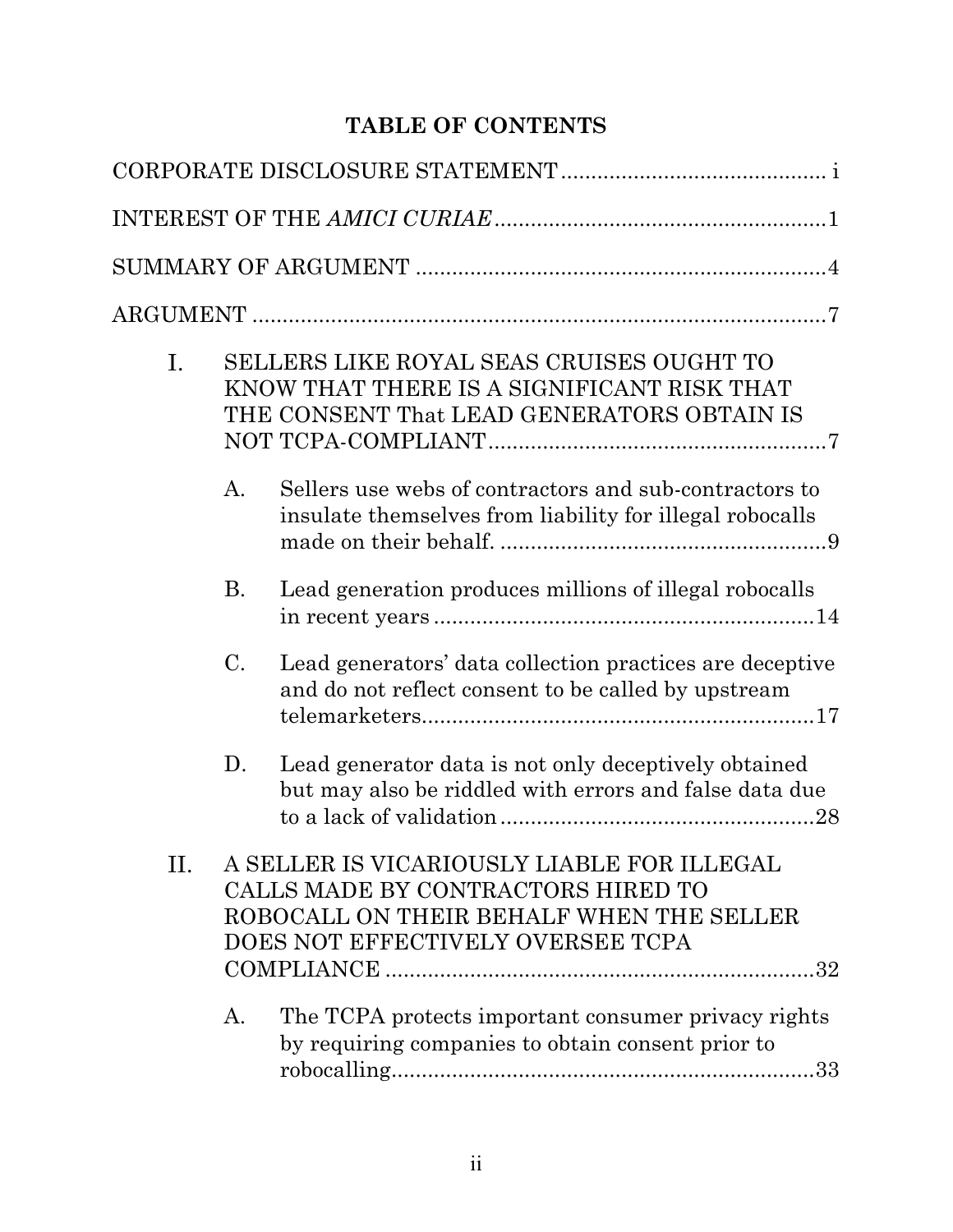| <b>B.</b> | Sellers cannot avoid TCPA liability by outsourcing |  |
|-----------|----------------------------------------------------|--|
|           |                                                    |  |
|           |                                                    |  |
|           |                                                    |  |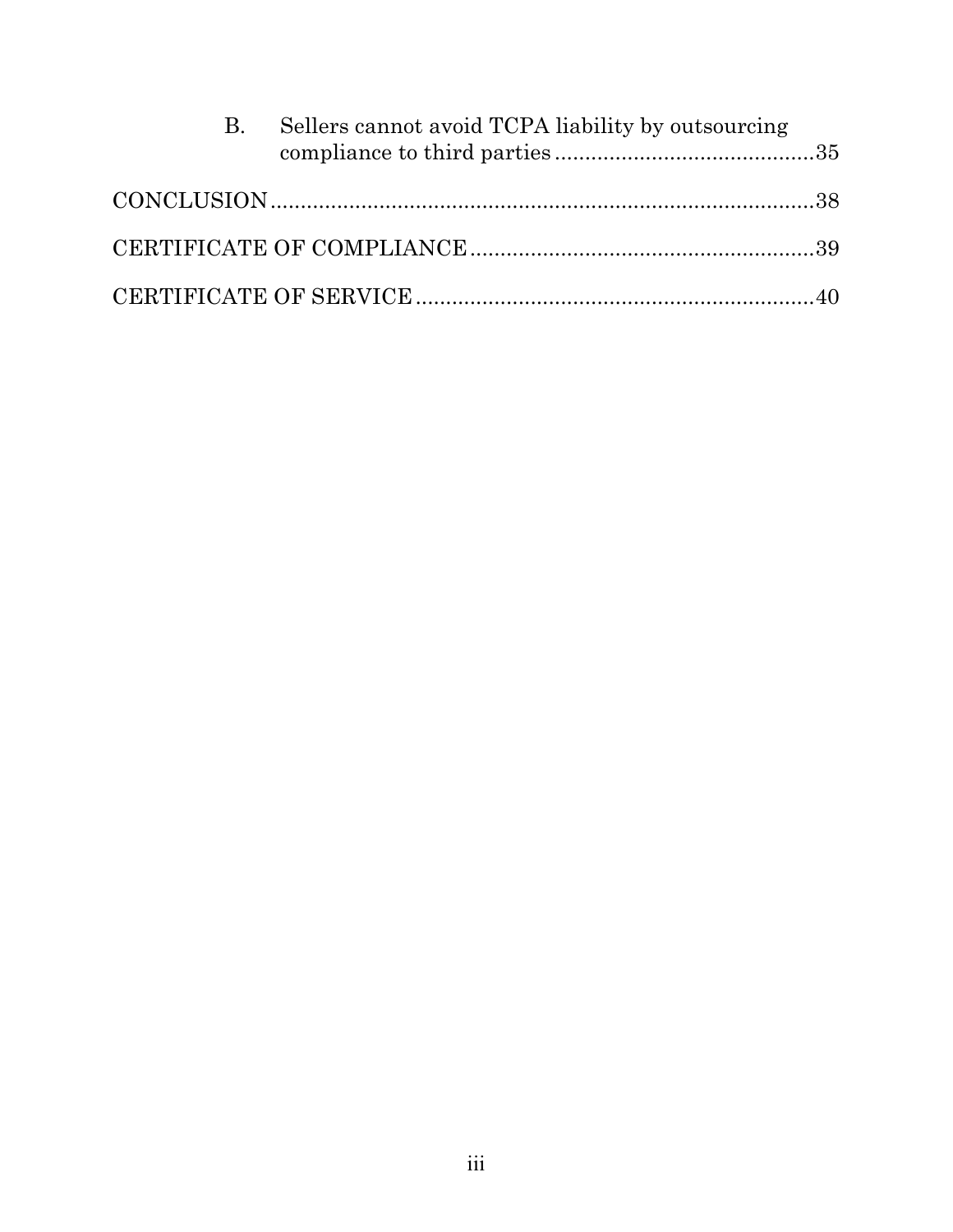# **TABLE OF AUTHORITIES**

## **Cases**

| Barrera v. Guaranteed Rate, Inc.,<br>No. 17-cv-5668, 2017 WL 4837597 (N.D. Ill. Oct. 23, 2017)21           |
|------------------------------------------------------------------------------------------------------------|
| Bell v. Royal Seas Cruises, Inc.,<br>No. 19-cv-60752, 2020 WL 5639947 (S.D. Fla. Sept. 21, 2020) 17        |
| Berman v. Freedom Fin. Network, LLC,                                                                       |
| Braver v. NorthStar Alarm Servs., LLC,<br>No. 17-cv-0383, 2019 WL 3208651 (W.D. Okla. July 16, 2019)15     |
| Cellco P'ship v. Plaza Resorts Inc.,<br>No. 12-cv-81238, 2013 WL 5436553 (S.D. Fla. Sept. 27, 2013) 14, 17 |
| Clough v. Revenue Frontier, LLC,<br>No. 17-cv-411, 2019 WL 2527300 (D.N.H. June 19, 2019) 13               |
| Cunningham v. Rapid Response Monitoring Servs., Inc.,                                                      |
| Desai v. ADT Security Sys. Inc.,                                                                           |
| Evans v. Nat'l Auto Div., LLC,                                                                             |
| Heaton v. Motor Vehicle Assurance,<br>No. 17-cv-40169, 2018 WL 4696751 (D. Mass. Sept. 28, 2018) 19, 24    |
| Katz v. Liberty Power Corp., LLC,<br>No. 18-cv-10506, 2019 WL 4645524 (D. Mass. Sept. 24, 2019) 25         |
| Kristensen v. Credit Payment Servs.,                                                                       |
| Kristensen v. Credit Payment Servs.,<br>No. 12-cv-00528, 2015 WL 4477425 (D. Nev. July 20, 2015), aff'd    |
| Pascal v. Agentra, LLC,<br>No. 19-cv-02418, 2019 WL 5212961 (N.D. Cal. Oct. 16, 2019) 17                   |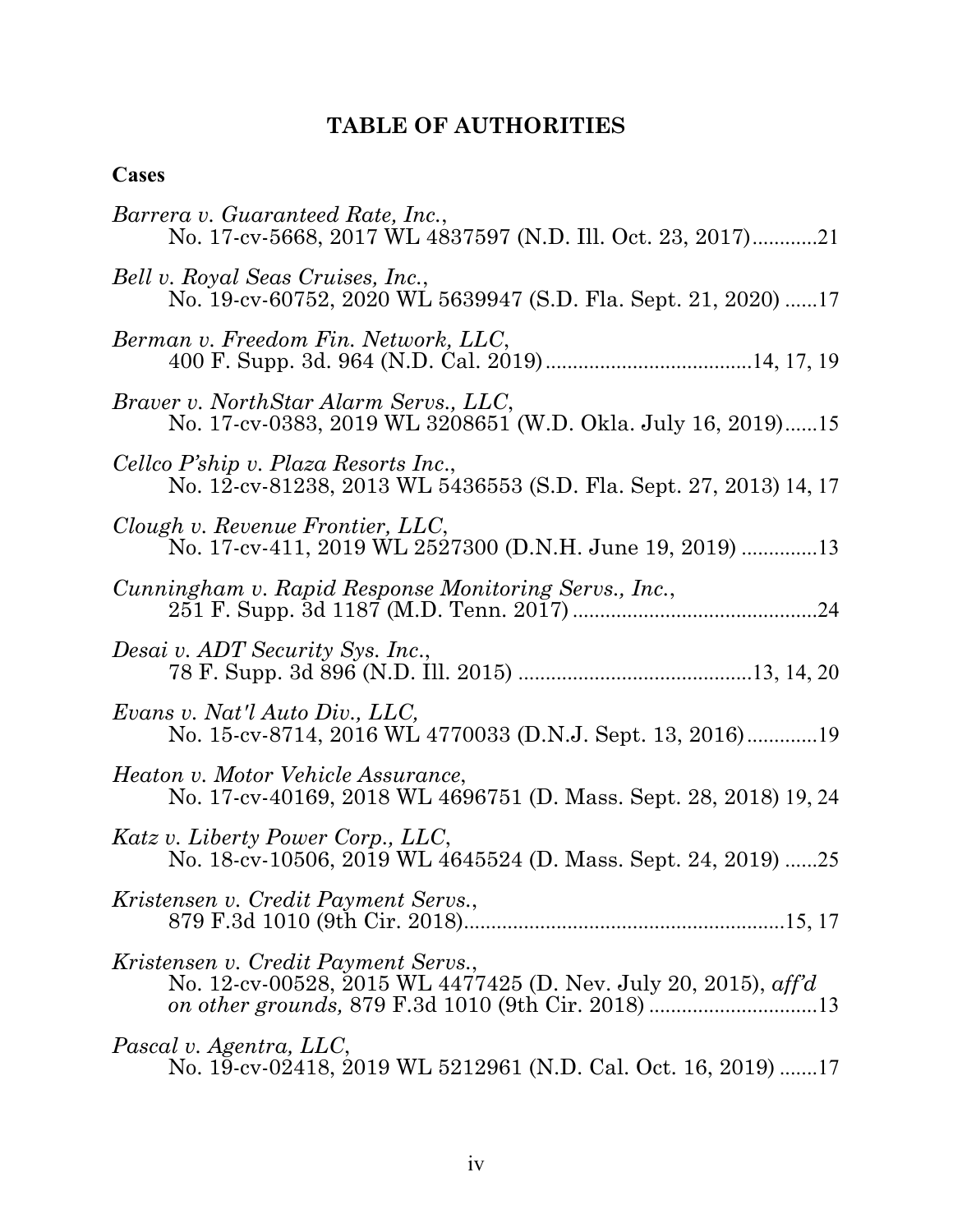| Pierucci v. Homes.com, Inc.,<br>No. 20-cv-455, 2020 WL 7647636 (E.D. Va. Dec. 23, 2020)23                      |
|----------------------------------------------------------------------------------------------------------------|
| Rogers v. Interstate Nat'l Dealer Servs. Inc.,<br>No. 20-cv-00554, 2020 WL 4582689 (N.D. Ohio Aug. 10, 2020)17 |
| Satterfield v. Simon & Schuster, Inc.,                                                                         |
| Seri v. Crosscountry Mortg., Inc.,<br>No. 16-cv-01214, 2016 WL 5405257 (N.D. Ohio Sept. 28, 2016)24            |
| Shuckett v. DialAmerica Mktg., Inc.,<br>No. 17-cv-2073, 2019 WL 3429184 (S.D. Cal. July 30, 2019)24            |
| Toney v. Quality Res., Inc.,                                                                                   |
| Turner v. eFinancial, LLC,<br>No. 18-cv-00292, 2018 WL 11182739 (D. Colo. Sept. 27, 2018)19                    |
| Williams v. Pillpack LLC,<br>No. 19-cv-5282, 2021 WL 535215 (W.D. Wash. Feb. 12, 2021).12, 13                  |
| <b>Statutes</b>                                                                                                |
| Communications Act of 1934, ch. 652, Tit. II, 48 Stat. 1070 (47 U.S.C.<br>$201$ et seq.):                      |
|                                                                                                                |
|                                                                                                                |
|                                                                                                                |
| Telephone Consumer Protection Act of 1991, Pub. L. No. 102-243, 105<br>Stat. 2394:                             |
|                                                                                                                |
| <b>Other Authorities</b>                                                                                       |
| Campaign Monitor, <i>Email Marketing Terms: Double Opt-In</i> (2020) 31                                        |
| Consumer Products USA, consumerproductsusa.com22                                                               |
| Dep't of Justice, Telephone Robocall Abuse Criminal Enforcement and                                            |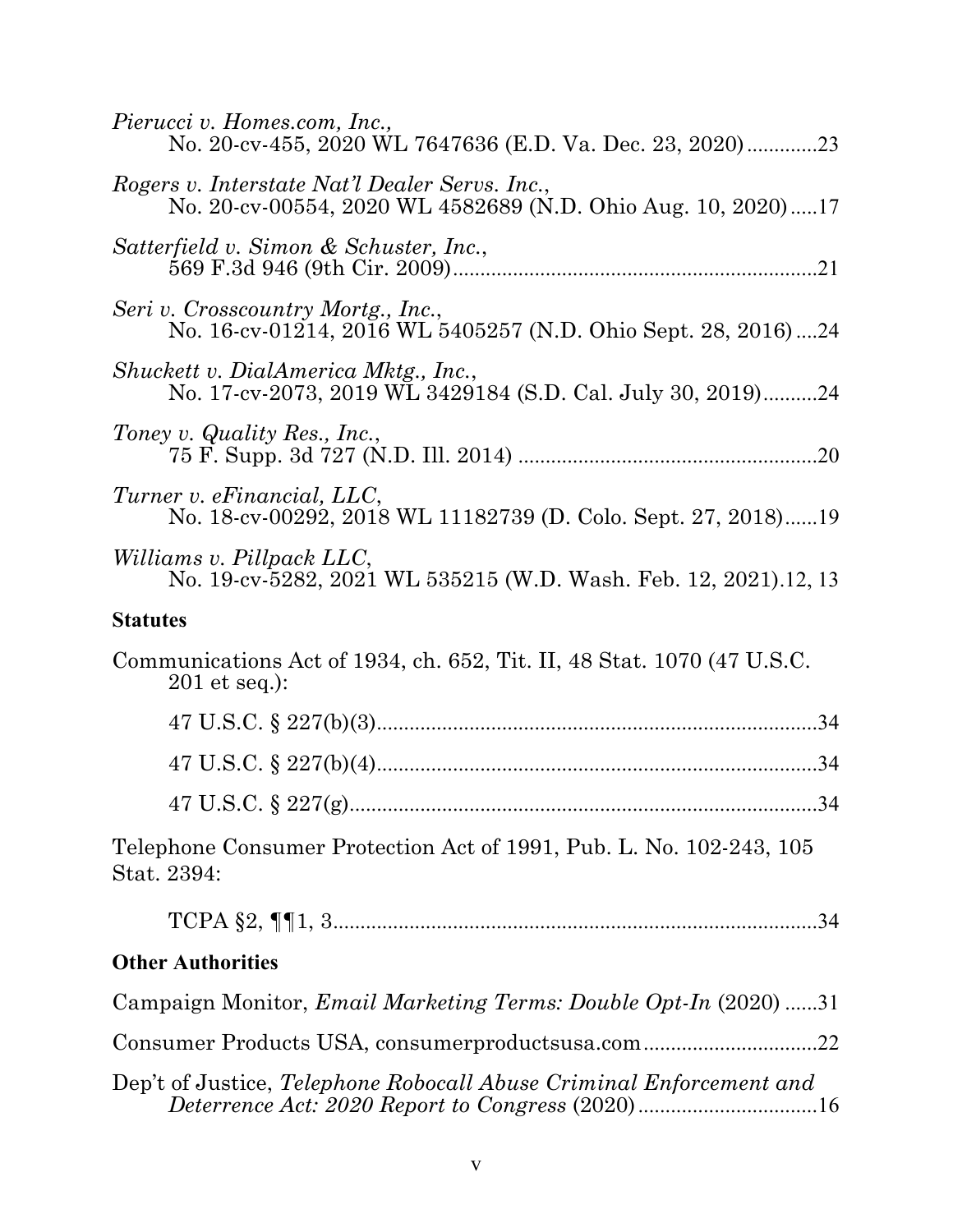| FTC v. Career Educ. Corp.,                                             |  |
|------------------------------------------------------------------------|--|
| FTC v. Day Pacer LLC,                                                  |  |
| FTC v. Expand, Inc.,                                                   |  |
| FTC v. Grand Bahama Cruise Line, LLC,                                  |  |
| FTC v. Intermundo Media, LLC,                                          |  |
| FTC v. Ryan Golembiewski,                                              |  |
|                                                                        |  |
| FTC, Career Education Corporation Refunds (June 2021)15                |  |
| FTC, Follow the Lead: An FTC Workshop on Lead Generation (Oct.         |  |
| FTC, Staff Perspective: "Follow the Lead" Workshop (Sep. 2016)  passim |  |
|                                                                        |  |
|                                                                        |  |
|                                                                        |  |
|                                                                        |  |
| In re Joint Petition Filed by Dish Network, LLC, 28 F.C.C. Rcd. 6574   |  |
| Instant Play Giveaway Entry, instantpaygiveawayentry.com21             |  |
|                                                                        |  |
|                                                                        |  |
|                                                                        |  |
|                                                                        |  |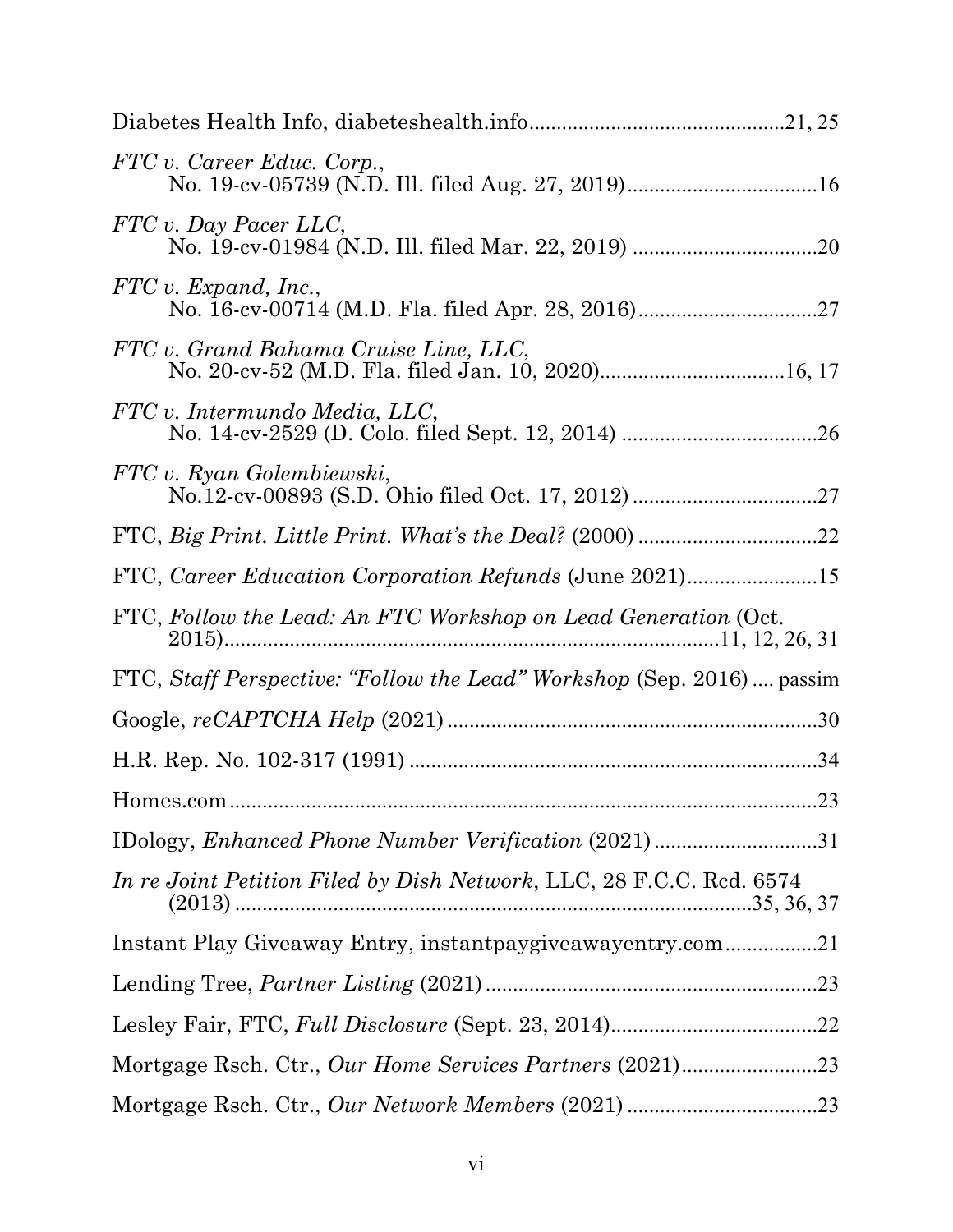| Thor Olavsud, How Businesses Can Get Consumers to Share Their Data, |  |
|---------------------------------------------------------------------|--|
| United States v. GoLoansOnline.com,                                 |  |
| United States v. KFJ Marketing, LLC,                                |  |
|                                                                     |  |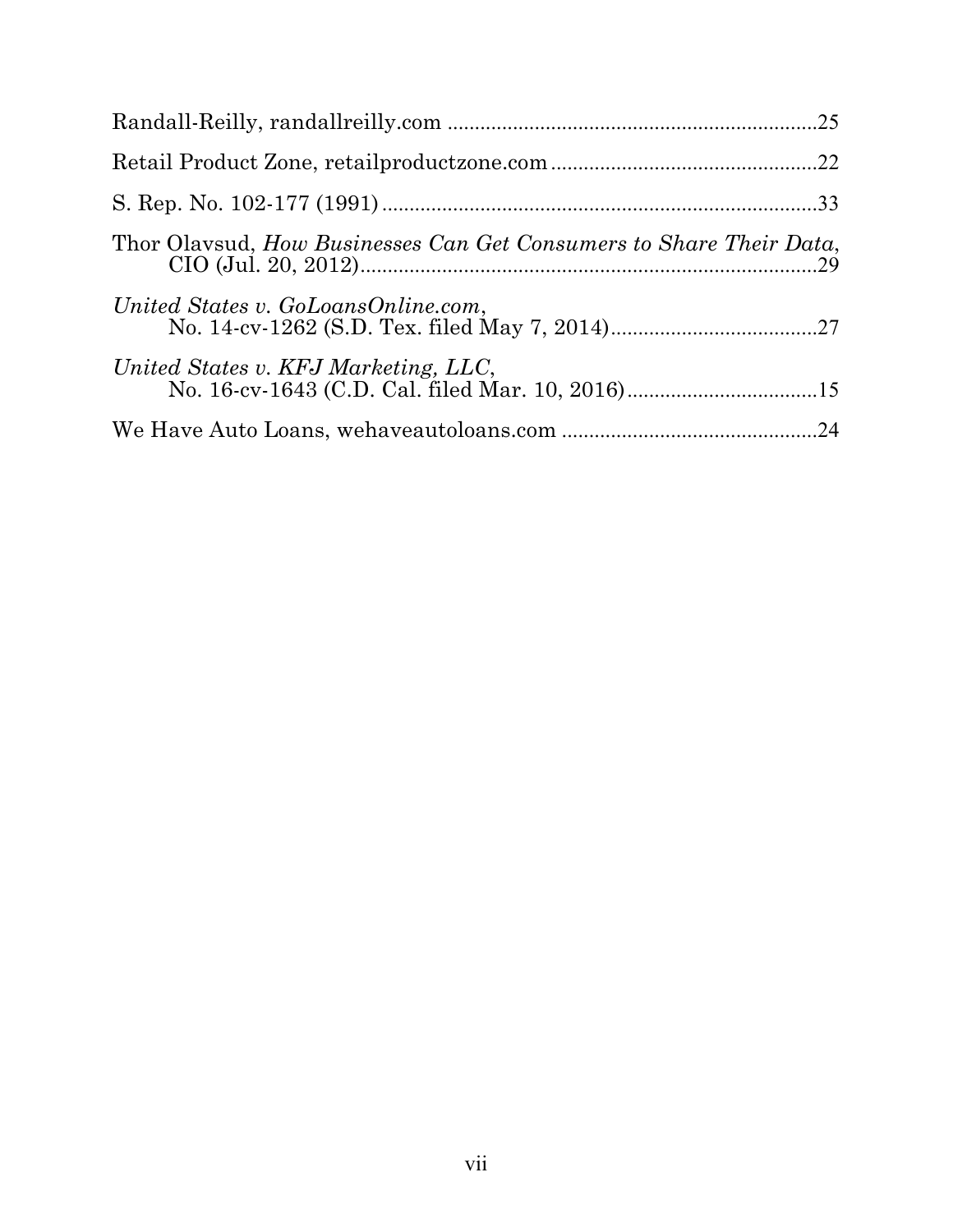#### **INTEREST OF THE** *AMICI CURIAE1*

The Electronic Privacy Information Center ("EPIC") is a public interest research center in Washington, D.C., that focuses public attention on emerging privacy and civil liberties issues in the information age. EPIC routinely participates as *amicus curiae* in cases concerning the Telephone Consumer Protection Act. *See* Br. for NCLC & EPIC as *Amici Curiae* Supporting Appellant, *Lindenbaum v. Realgy, LLC*, No. 20-4252 (6th Cir. filed Feb. 1, 2021); Br. for EPIC et al. as *Amici Curiae* Supporting Respondent, *Facebook, Inc., v. Duguid*, 141 S. Ct. 1163 (2020) (No. 19-511); Br. for EPIC et al. as *Amici Curiae*  Supporting Petitioner, *Barr v. Am. Ass'n of Political Consultants, Inc.,*  140 S. Ct. 2335 (2020) (No. 19-631); Br. for EPIC as *Amicus Curiae*  Supporting Respondent, *PDR Network v. Carlton & Harris Chiropractic*, 139 S. Ct. 2051 (2019) (No. 17-1705); Br. for EPIC &

<sup>1</sup> The parties consent to the filing of this *amicus curiae* brief. In accordance with Rule 29, the undersigned states that no monetary contributions were made for the preparation or submission of this brief, and this brief was not authored, in whole or in part, by counsel for a party. EPIC clerks Alexa Daugherty, Soojin Jeong, and Nicole Mo contributed to this brief.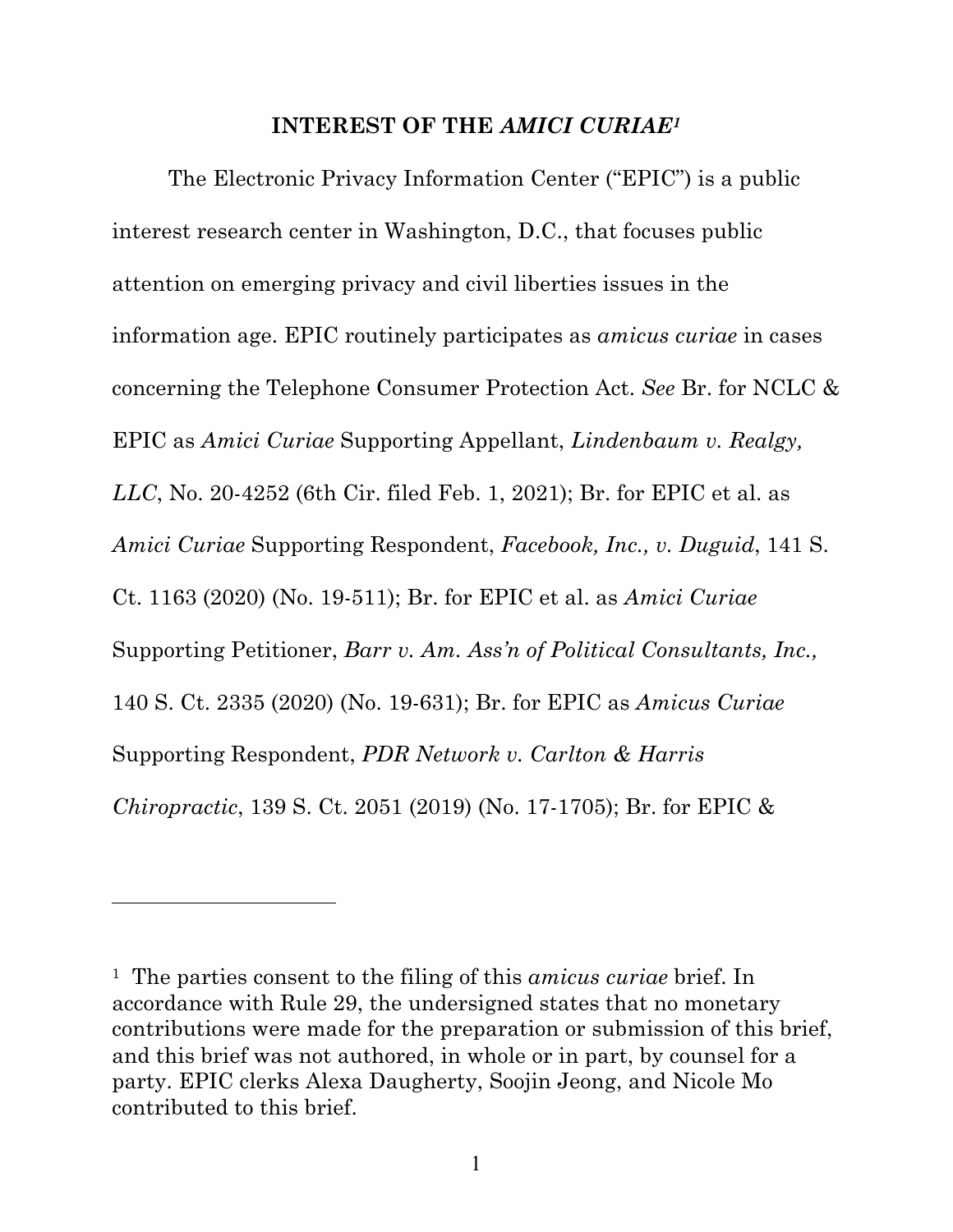NCLC as *Amici Curiae* Supporting Appellant, *Gadelhak v. AT&T Servs., Inc.,* 950 F.3d 458 (7th Cir. 2020) (No. 19-1738); Br. for EPIC as *Amicus Curiae* Supporting Appellee, *Gallion v. United States*, 772 Fed. App'x. 604 (9th Cir. 2019) (No. 18-55667); Br. for EPIC et al. as *Amici Curiae* in Support of Respondents, *ACA Int'l v. FCC*, 885 F.3d 687 (D.C. Cir. 2018) (No. 15-1221).

The National Consumer Law Center ("NCLC") is a national research and advocacy organization focusing on justice in consumer transactions, especially for low-income and elderly consumers. Attorneys for NCLC have advocated extensively on behalf of consumers to protect their interests related to robocalls before the United States Congress, the Federal Communications Commission (FCC), and the federal courts. These activities have included testifying in numerous hearings before various Congressional committees regarding how to control invasive and persistent robocalls, many filings and appearances before the FCC urging strong interpretations of the Telephone Consumer Protection Act ("TCPA"), and the filing of amicus briefs before the federal courts of appeals representing the interests of consumers regarding the TCPA. NCLC also publishes and regularly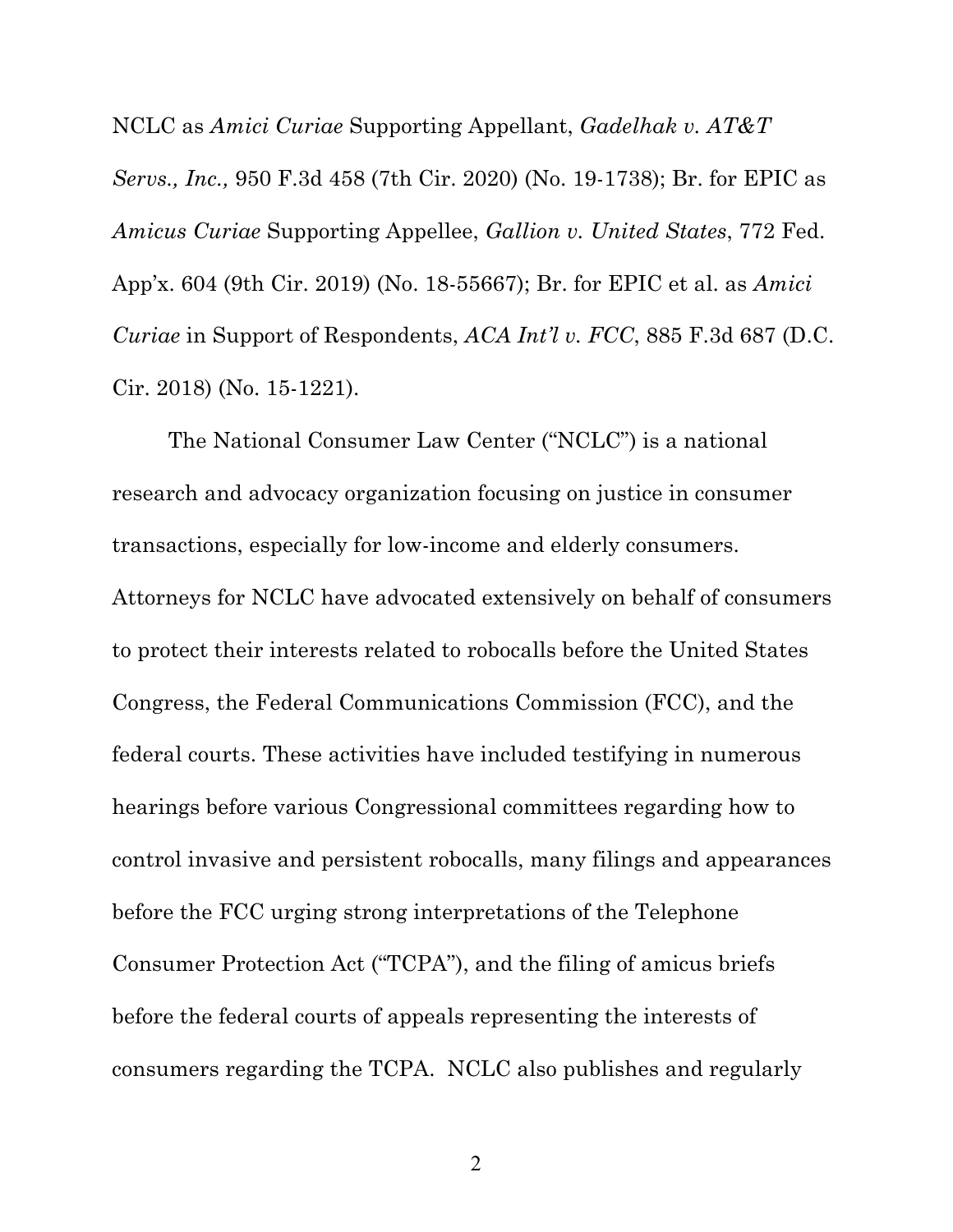updates a comprehensive analysis on the laws governing robocalls in National Consumer Law Center, *Federal Deception Law*, Chapter 6 (3d ed. 2017), updated at *www.nclc.org/library*.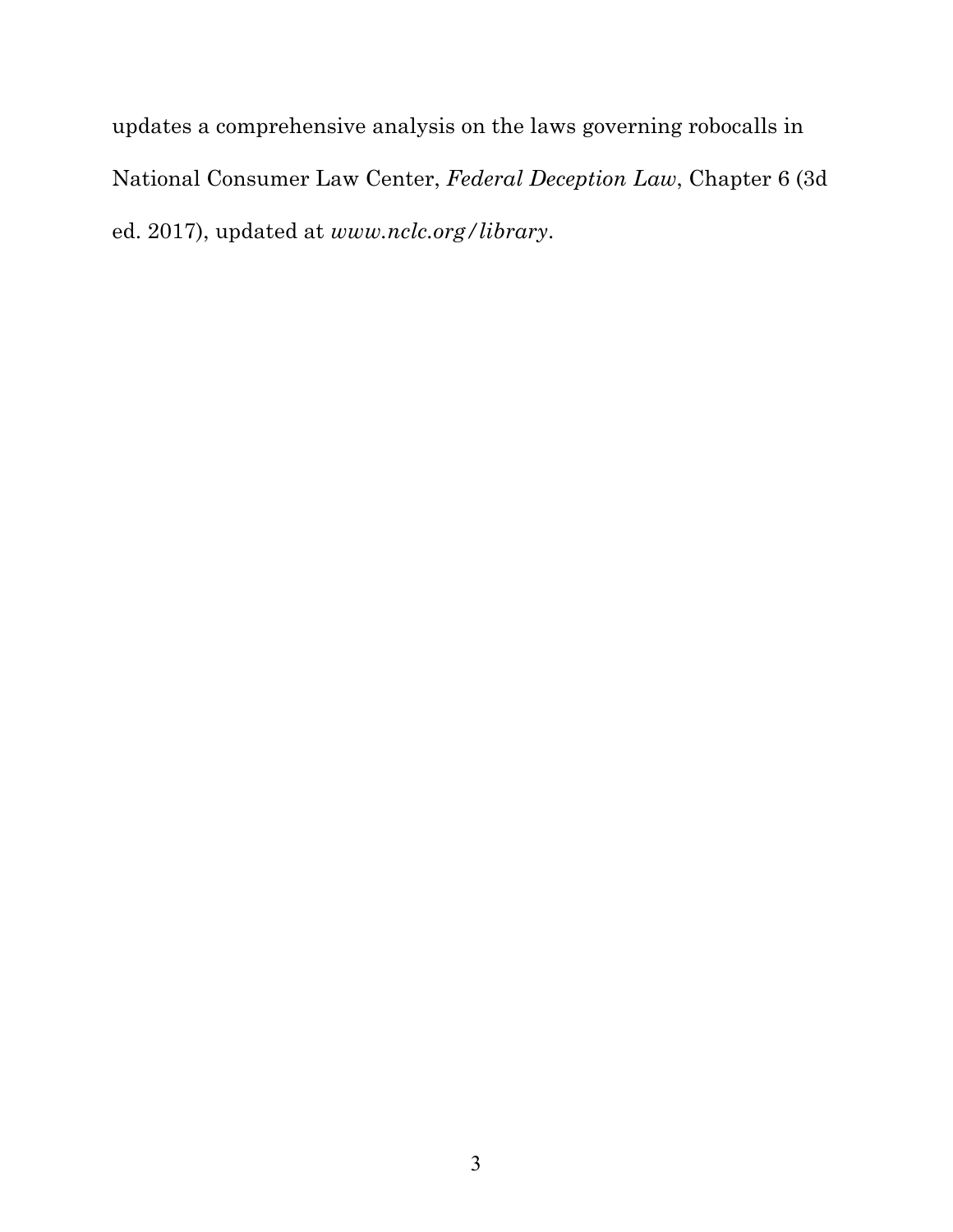#### **SUMMARY OF ARGUMENT**

Royal Seas Cruises wants all of the advantages of robocalling people with none of the responsibilities. The Telephone Consumer Protection Act ("TCPA") was meant to put a stop to this behavior. The TCPA requires companies that wish to robocall people to obtain prior express written consent. But Royal Seas Cruises did not obtain the required consent. Instead, it contracted with Prospects DM, which contracted with several other companies, to generate new customer contacts—called "leads"—and obtain their consent to receive robocalls.

However, no one in the supply chain obtained consent from the plaintiffs. This should not have been a surprise to Royal Seas Cruises this kind of behavior is rampant in the lead generation industry and is a known risk when obtaining leads online. Royal Seas Cruises should not be able to escape liability for the illegal robocalls because of a boilerplate contract provision and willful blindness to its supply chain of marketing leads.

Contact data from lead generators has been used to make millions of illegal robocalls in recent years. The FTC has been investigating the industry for several years and has filed lawsuits against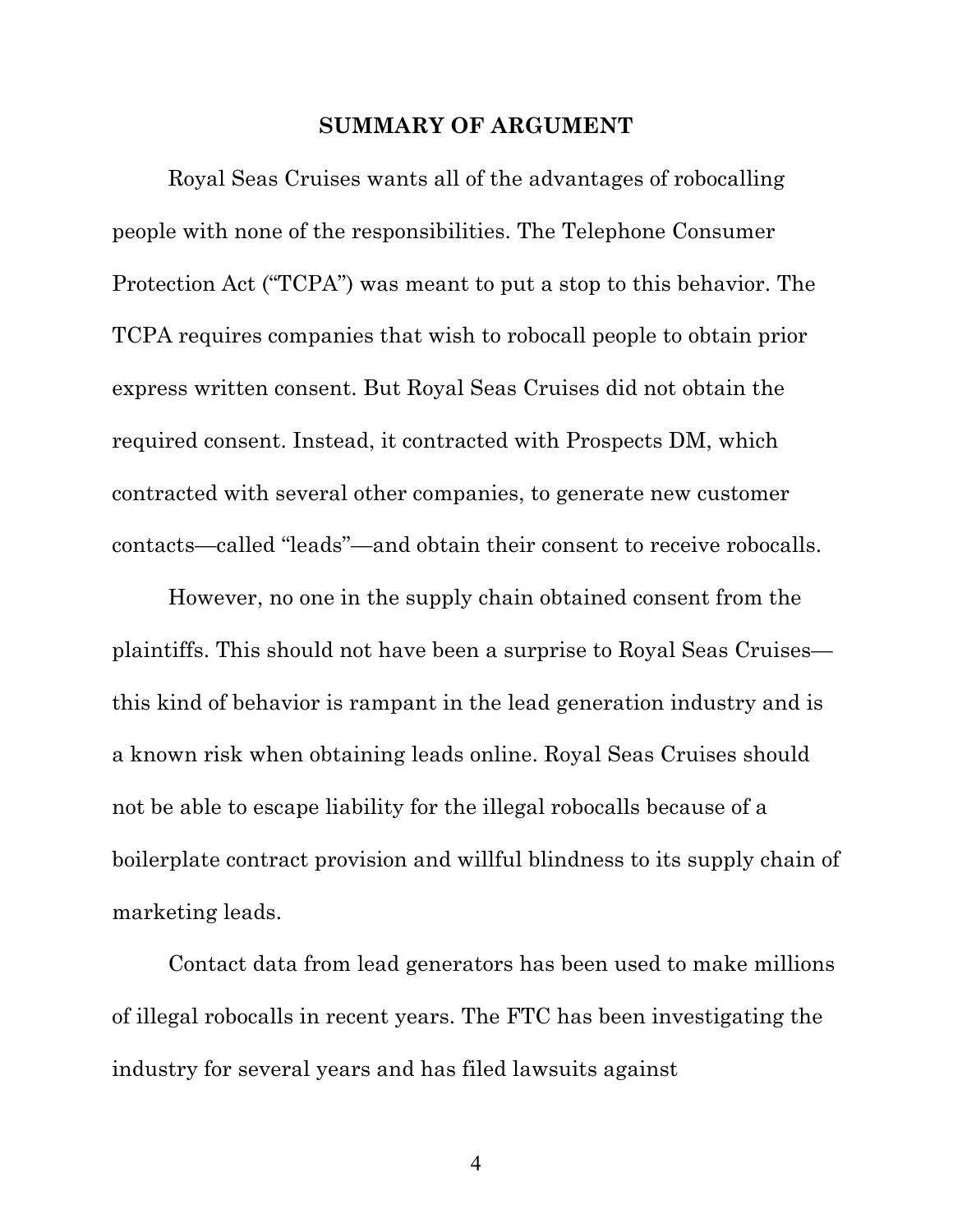paradigmatically unscrupulous lead generators. Lead generators often use deceptive or misleading premises to lure in leads—like free giveaways or help selecting a complicated product (e.g. insurance). The contact information these lead generators collect is also inherently unreliable because anyone—even a bot—can submit information in a web form. Lead generators, like the ones at the center of this case, often do little (if anything) to verify the information they collect is accurate. Sellers attempt to shield themselves from the underworld of lead generation by hiring long chains of contractors and failing to investigate their lead supply chains.

But sellers should not be given a free pass when their contractors break the law. Any interpretation of vicarious liability under the TCPA must be consistent with the law's goal: to protect consumer privacy. The TCPA accomplishes this goal by requiring companies to obtain consent before they robocall. But enforcement is essential to TCPA compliance. Companies only comply with the TCPA because they face potential legal action from consumers, state attorneys general, and the FCC, all of which carry hefty penalties.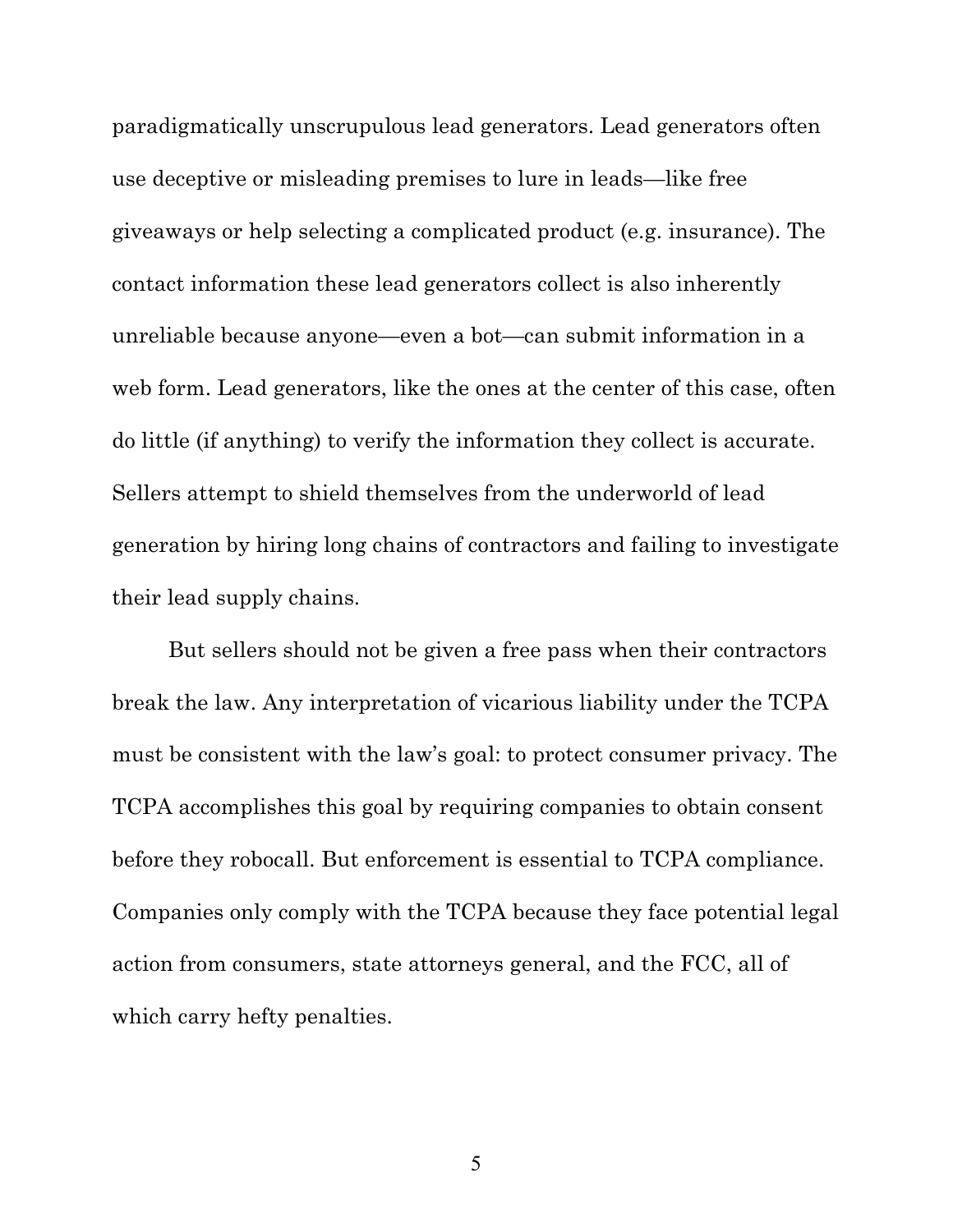If sellers who contract with third party telemarketers to robocall leads on their behalf can insulate themselves from liability with a simple contract provision and ignorance of their specific lead supply chain, it will turn into a recipe for evading the TCPA—and other sellers will likely follow. Sellers will continue to employ unscrupulous telemarketers because their incentive *not* to do so—the risk of TCPA enforcement—will no longer exist. And unscrupulous telemarketers will simply locate themselves overseas, as many already do, where they cannot be hauled into U.S. courts to face enforcement. The result will be to dramatically weaken TCPA enforcement, denying consumers any remedy for their privacy injuries, and leaving consumers unprotected from future harms.

This is precisely why the FCC has said that sellers are in the best position to ensure that leads are collected in a TCPA-compliant manner. Sellers must be incentivized to know their supply chain and to make careful decisions about who to employ to ensure TCPA compliance. Sellers' decisions will have a greater impact on consumer privacy than whack-a-mole litigation against unscrupulous lead generators who will continue to enter the market as long as there is a demand for their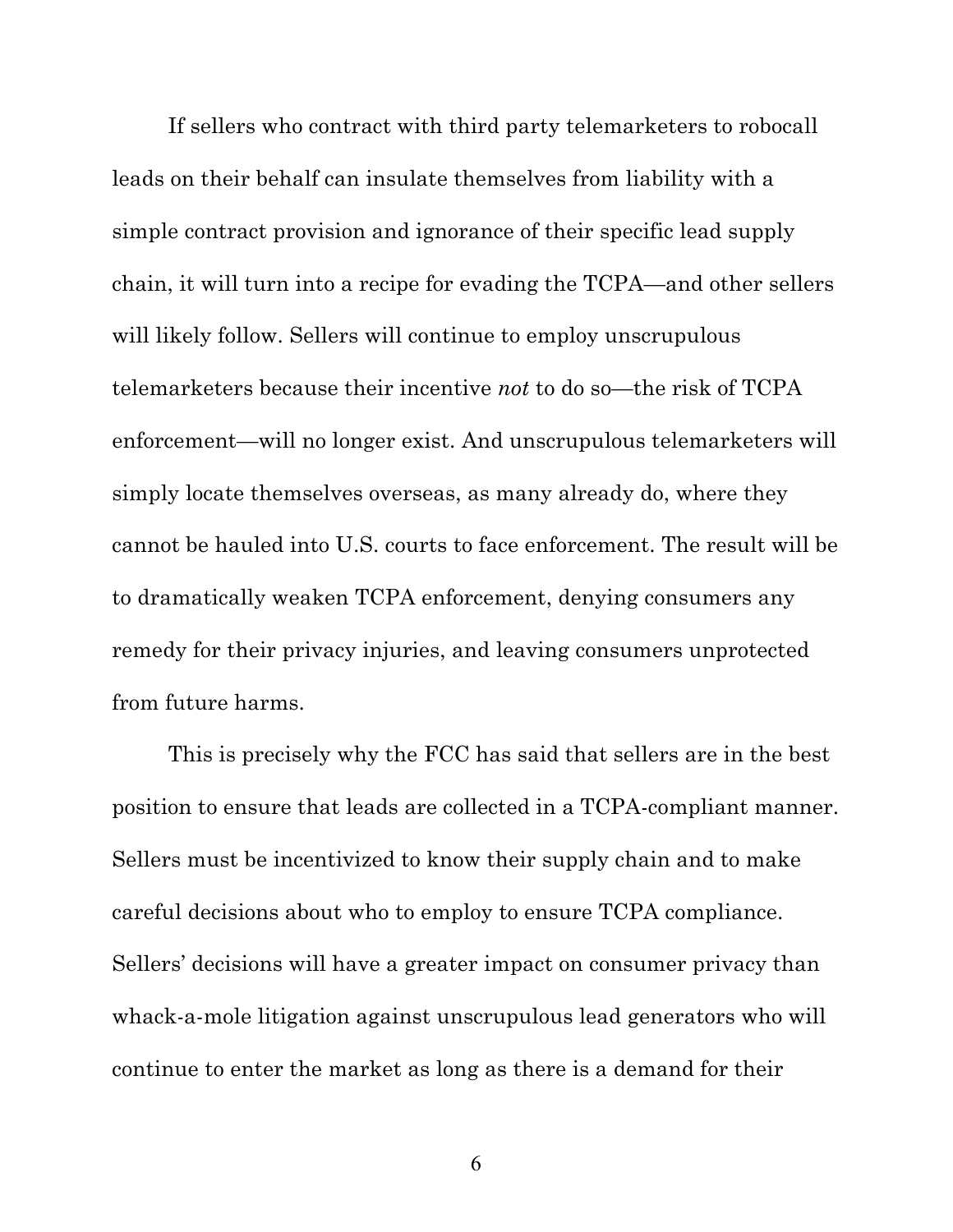services. This Court should not allow Royal Seas Cruises to use a contract clause to insulate itself from liability for the illegal and intrusive telemarketing conducted on its behalf.

#### **ARGUMENT**

#### L. **SELLERS LIKE ROYAL SEAS CRUISES OUGHT TO KNOW THAT THERE IS A SIGNIFICANT RISK THAT THE CONSENT THAT LEAD GENERATORS OBTAIN IS NOT TCPA-COMPLIANT.**

Lead generation is the process by which companies acquire new customer contact information. Telemarketers have long relied on lead generation to find new customers. But today, lead generation is a heavily data-driven industry that involves various actors that collect, aggregate, enrich, and package leads for sale. Sellers that rely on telemarketing employ contractors to make the calls, who themselves employ additional contractors to aggregate leads for them, and on and on, down to the last sub-contractor who actually collects the lead.

At some point in this process, someone must also collect express written consent from the leads before robocalling them. But, as a slew of recent cases show, the TCPA's consent requirement often gets lost in the mix. Poor or nonexistent compliance mechanisms have led to millions of illegal robocalls over the last few years. Sellers attempt to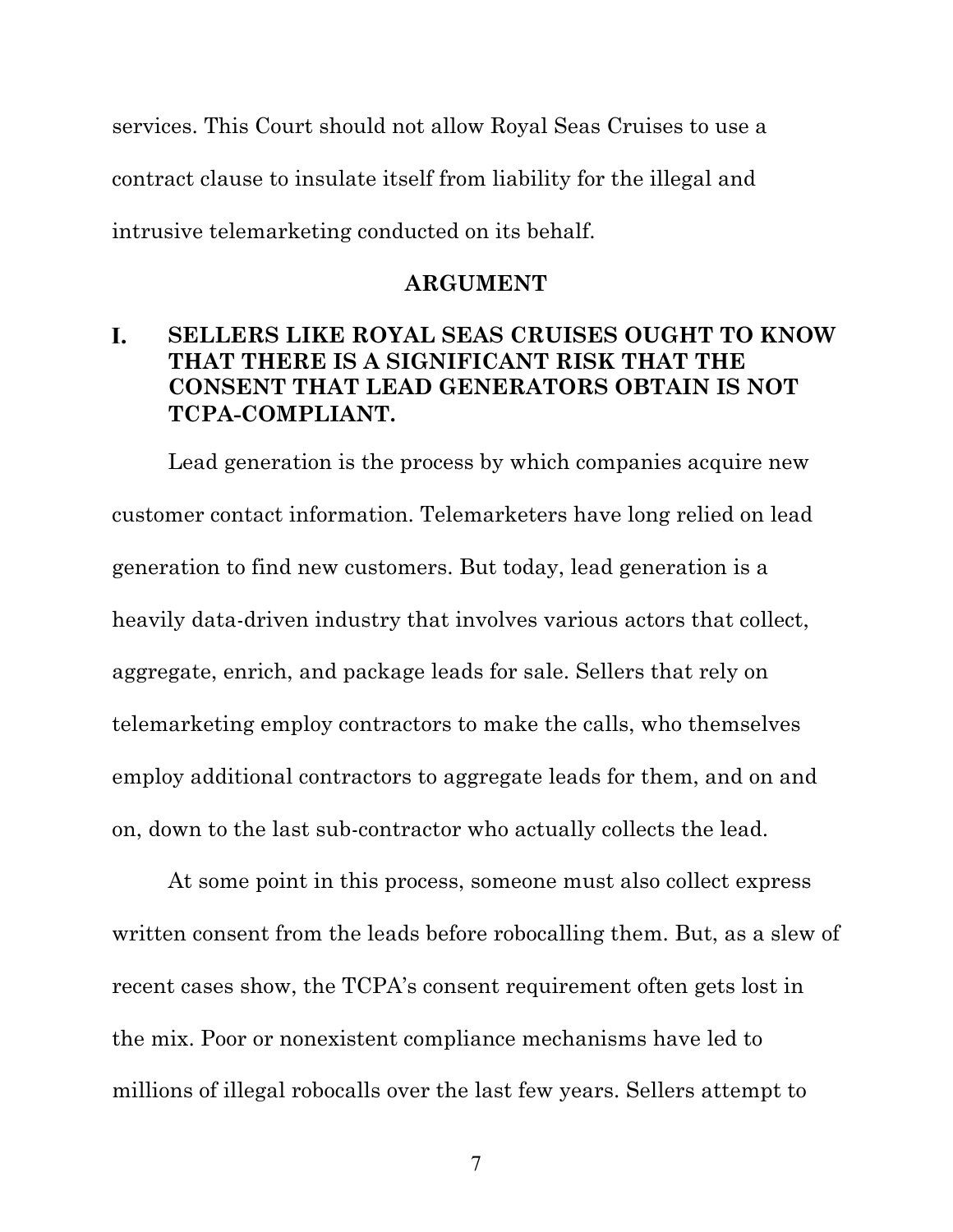insulate themselves from liability by remaining ignorant of their specific supply chains—and thus fail to supervise TCPA compliance.

Failure to supervise the compliance of contractors has allowed companies with deceptive and unreliable consent acquisition methods to proliferate throughout the market. Web publishers in the lead generation space routinely use deceptive or misleading methods to trick consumers into providing their contact information and to be robocalled by hundreds or even thousands of unrelated companies. These web publishers also often do not do enough to validate that the consent they received is real and not the result of someone—or something, like a bot—submitting false information. The TCPA requires them to do more—but sellers are not requiring it, because they believe they are shielded from liability.

Sellers that contract with third parties to robocall leads on their behalf must be aware of the vast level of fraud and deception that pervades the lead generation industry. The FTC has been investigating the industry for years. The FTC held a consumer protection workshop on online lead generation in October 2015 and issued a staff paper on lead generation in September 2016. Information on unscrupulous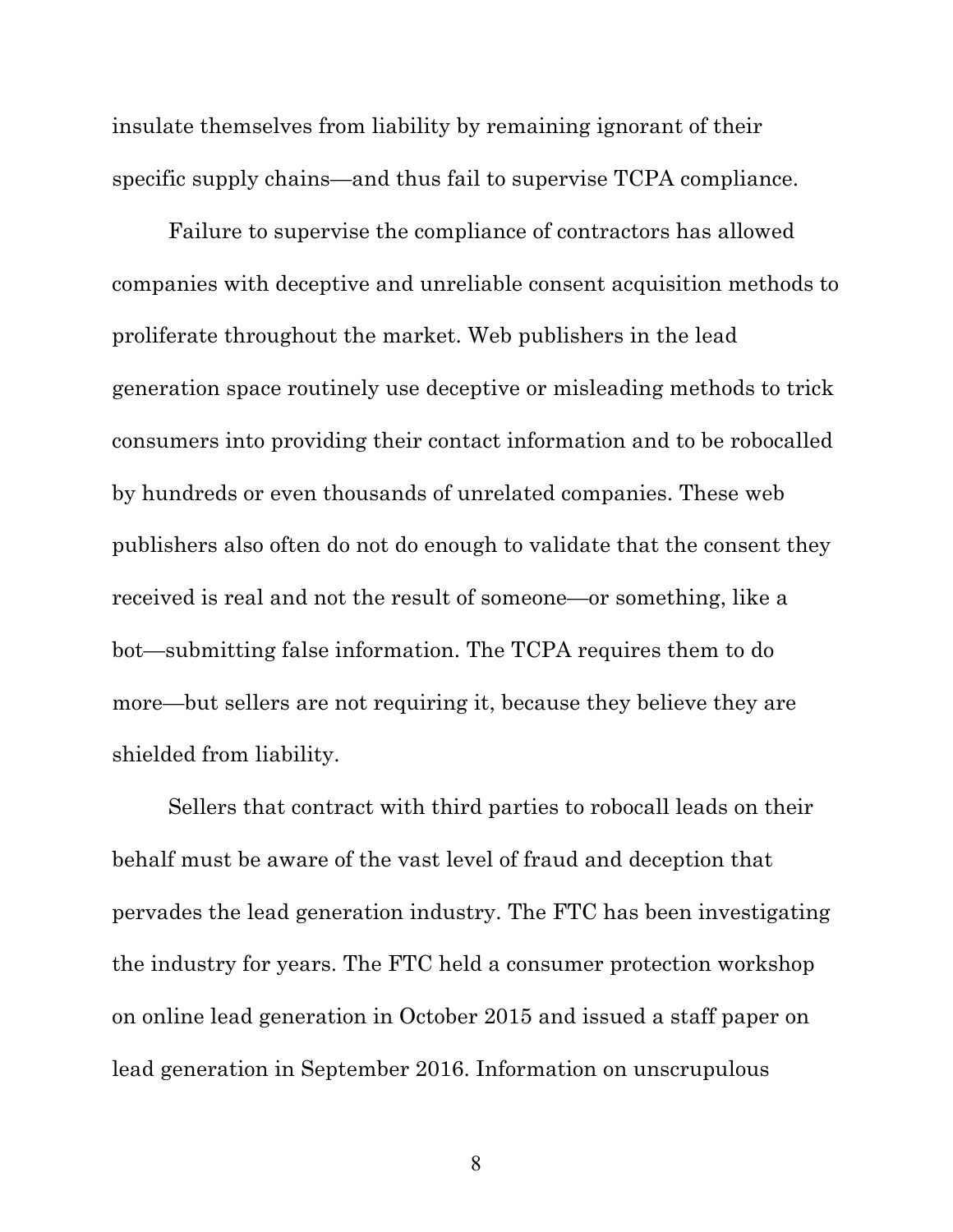practices was readily available when Royal Seas Cruises had the plaintiffs in this case robocalled with leads from unscrupulous web publishers.

Sellers know, or ought to know, that lead generators cannot be trusted to obtain consent in compliance with the TCPA without supervision. Sellers cannot use ignorance of their specific supply chains to claim ignorance of well-known industry practices. This Court should not allow Royal Seas Cruises to use boilerplate contract clauses to shield itself from liability for the tens of thousands of illegal robocalls it caused to be made on its behalf.

### **A. Sellers use webs of contractors and sub-contractors to insulate themselves from liability for illegal robocalls made on their behalf.**

The lead generation industry collects, sells, aggregates, and resells consumer information for profit. The web of companies involved in supplying a seller with leads is generally long and convoluted. Sellers purposefully shield themselves from knowledge of their own supply chain and seek to insulate themselves from liability with boilerplate contract clauses that purport to make TCPA compliance someone else's problem. But sellers like Royal Seas Cruises who have used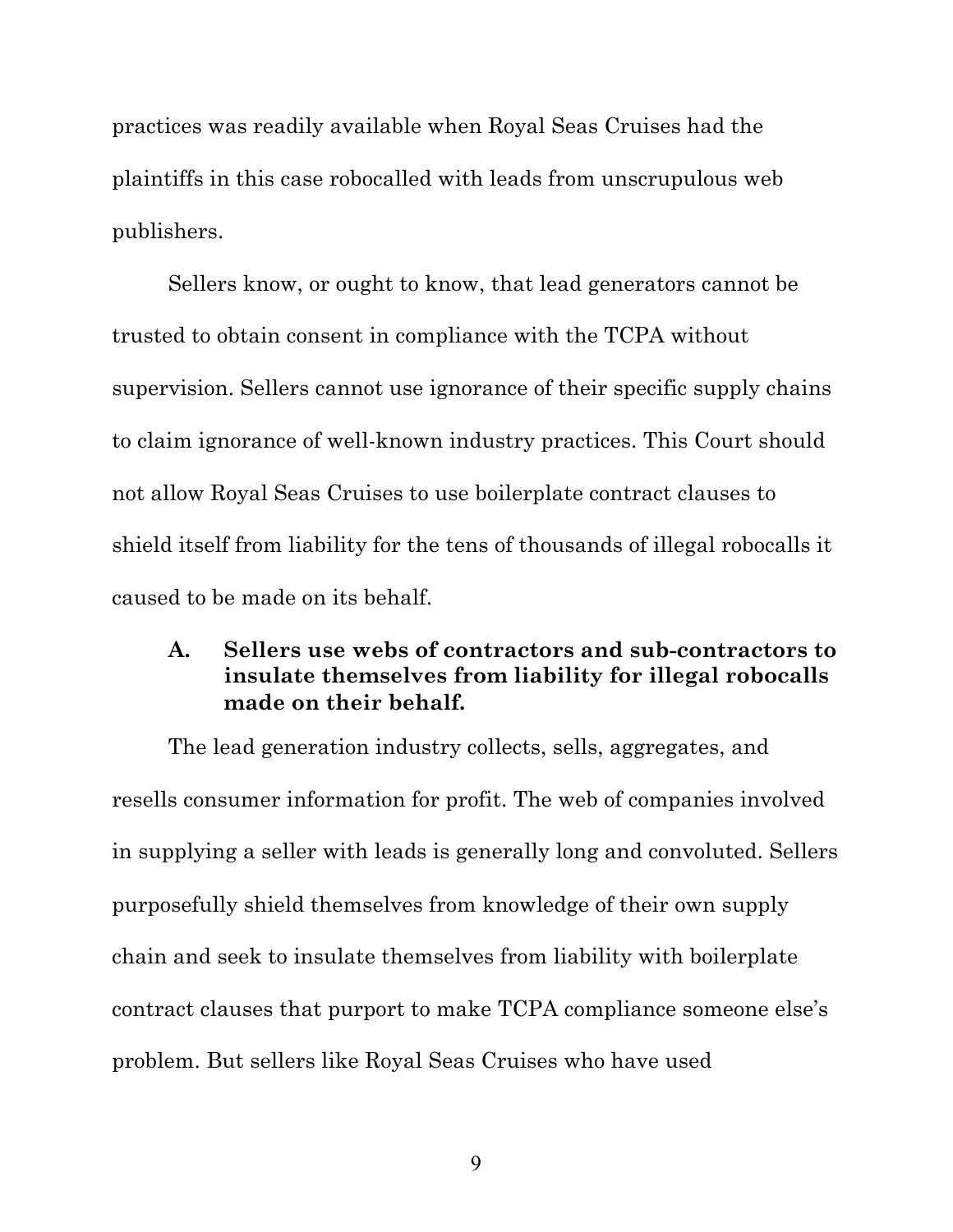telemarketing for decades understand that the telemarketing companies they employ use networks of sub-contractors to supply them with leads, and that many of these sub-contractors are untrustworthy. Sellers cannot use ignorance of the specifics of their supply chain to escape liability when they purposefully engage with an industry that is notoriously fraudulent and deceptive.

Telemarketing lead generation generally starts at a web form owned by a web publisher. FTC, *Staff Perspective: "Follow the Lead" Workshop* 2 (Sep. 2016) [FTC September 2016 Staff Perspective].2 Potential customers ("leads") land on websites with forms that incentivize them to fill out information about themselves to register for a sweepstakes or learn more about a service they are seeking. *Id.* The web form may simply request an individual's name and contact information or may request extensive personal information, such as a Social Security number and birth date. *Id.*

<sup>2</sup> *Available at* https://www.ftc.gov/system/files/documents/reports/staffperspective-follow-lead/staff\_perspective\_follow\_the\_lead\_workshop.pdf.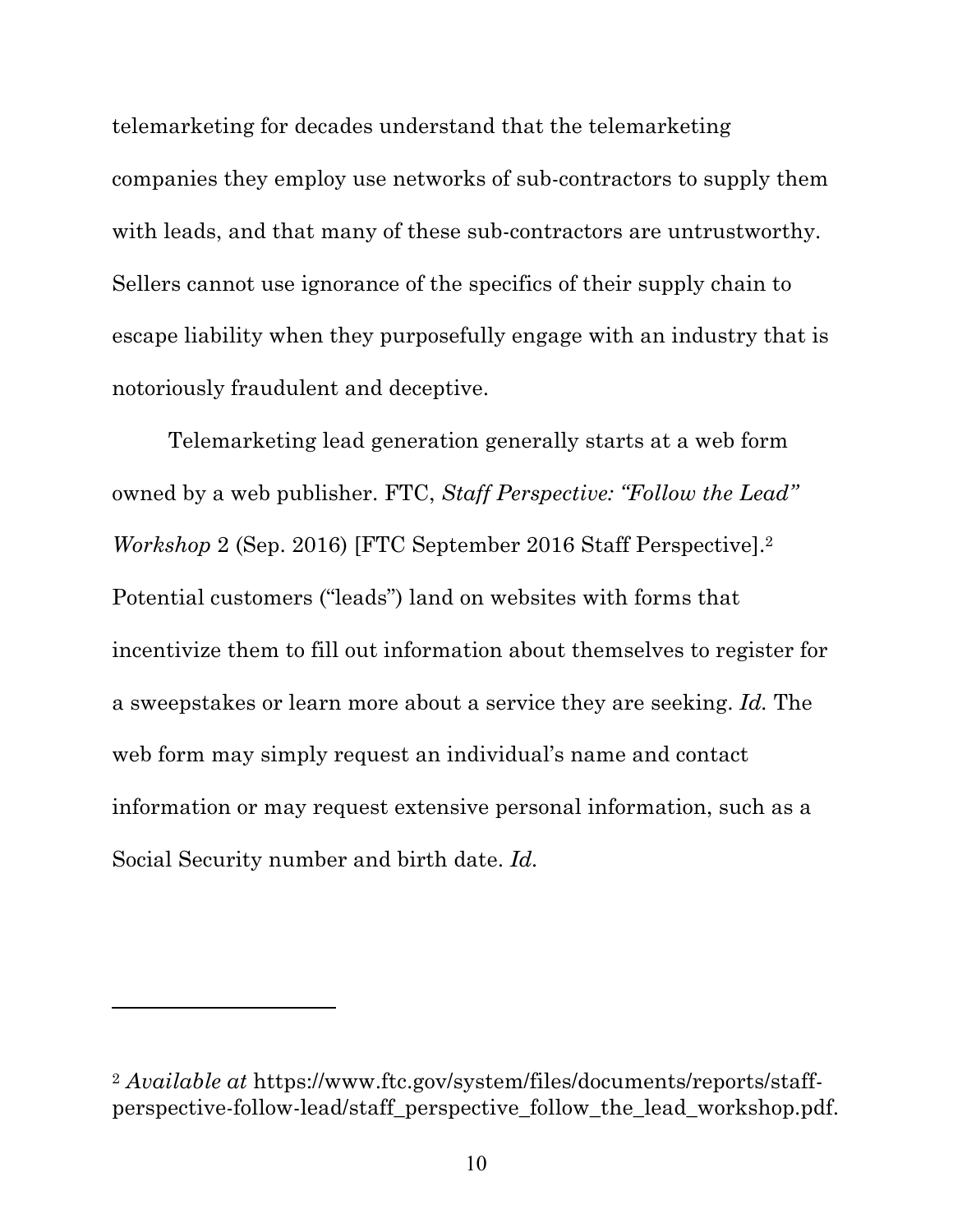Next in the lead generation pipeline is the lead aggregator, a company that aggregates leads from a large network of websites and then sells the information to merchants or other aggregators. FTC September 2016 Staff Perspective at 3. An individual's information is rarely sold or rented once, but rather circulated multiple times to various requesting entities—adding layers of opacity to the lead generation transaction process. *Id.* at 5; *See also* FTC, *Follow the Lead: An FTC Workshop on Lead Generation* 76 (Oct. 2015) [FTC October 2015 Workshop].3 Unless aggregators are also web publishers, their presence is rarely consumer-facing, making these companies largely invisible and unknown to consumers.

Telemarketers obtain leads from aggregators and then call the leads to promote a given product or service before passing the lead on to a seller. FTC October 2015 Workshop at 20. At the top of the chain are the sellers, who contract with telemarketers to call leads on their behalf. Sellers sometimes include provisions in their contracts requiring

<sup>3</sup> *Available at* https://www.ftc.gov/system/files/documents/videos/followlead-ftc-workshop-lead-generation-part-1/lgw-transcript-pt1.pdf.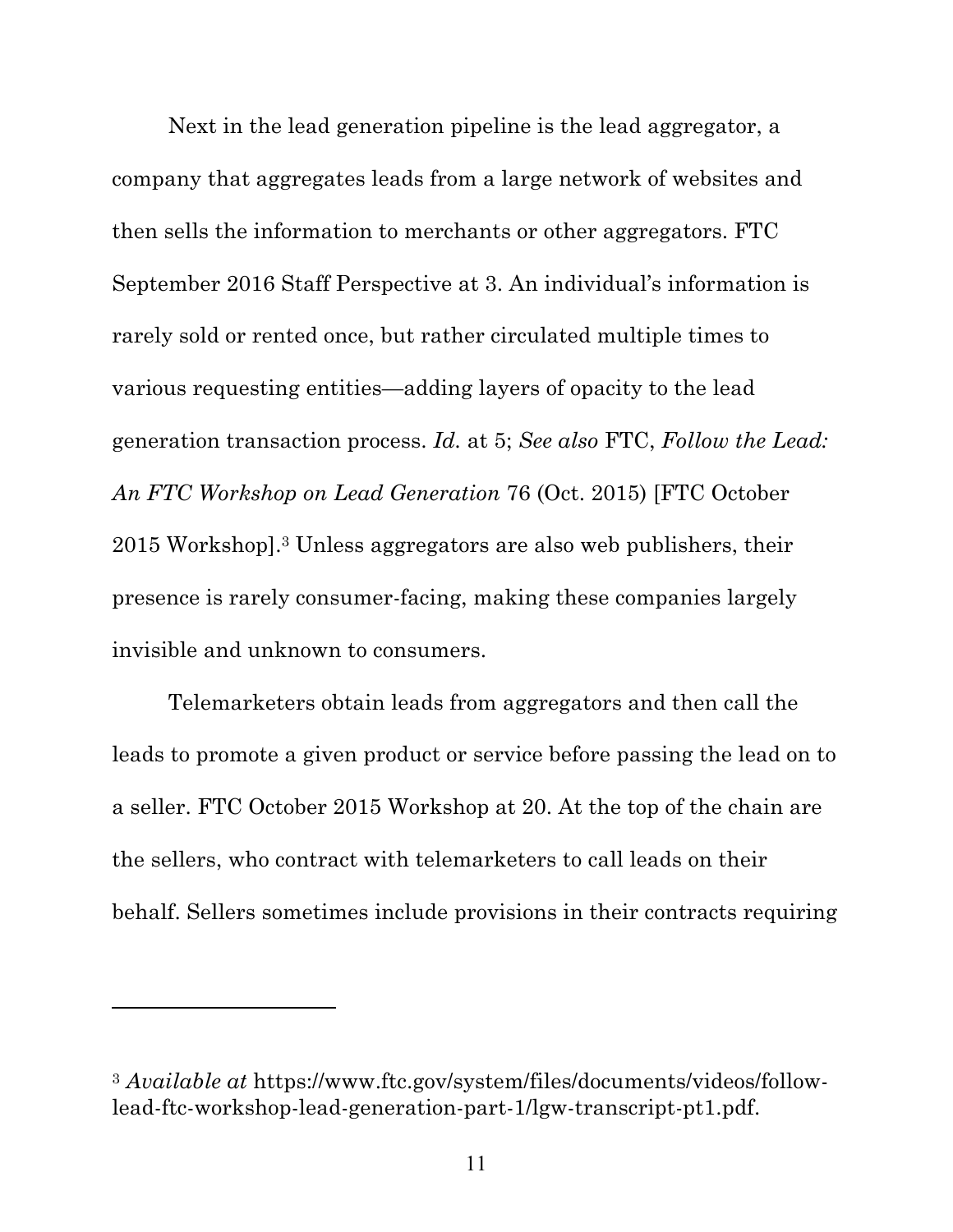the telemarketer to comply with the TCPA but fail to supervise compliance even when the contract specifically allows for such supervision—such as in the present case.

The number of companies and websites involved in generating leads for a single seller's campaign can be massive and often increases exponentially as one moves down the chain. *See* FTC October 2015 Workshop at 25–26 (describing how one seller can receive contacts from "hundreds, thousands, or millions of websites" because of the "one-tomany" relationship of aggregators to web publishers and how that adds to the "risk" of using lead generators). The lead generation ecosystem in *Williams v. Pillpack LLC*, No. 19-cv-5282, 2021 WL 535215 (W.D. Wash. Feb. 12, 2021)—which also involved the telemarketer in this case, Prospects DM—is an illustrative example. First, Pillpack, a fullservice pharmacy and the seller in this story, hired an independent contractor, Performance Media Services, to generate leads. *Id.* at \*1. Performance Media then engaged Prospects DM to place calls and transfer them to Pillpack's call center. *Id.* To make these calls, Prospects DM bought contact information from three lead aggregation companies—Little Brook Media, Sharecare Inc, and Yodel Technologies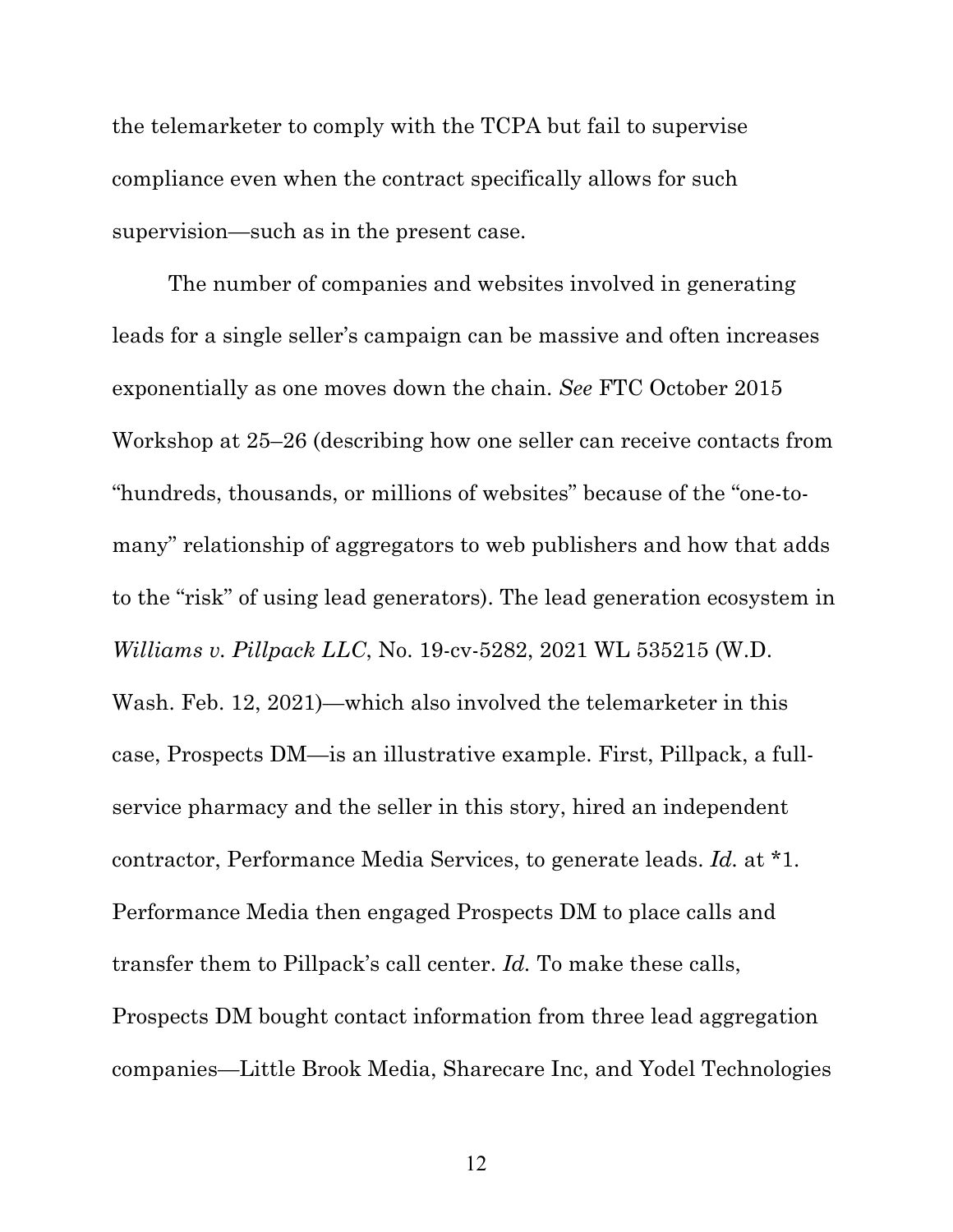LLC—that collectively operated dozens of websites to collect consumer information. *Id.* Yodel also obtained contact information from a fourth lead aggregator, Fluent Inc. *Id.*

This process of contracting and subcontracting out lead generation to a large network of call centers, lead aggregators and web publishers is common. *See, e.g., Clough v. Revenue Frontier, LLC*, No. 17-cv-411, 2019 WL 2527300, at \*1 (D.N.H. June 19, 2019) (noting that a text message promoting tax relief services involved five layers of call centers and lead generators, including an "affiliate network" of generators and publishers that collected consumer information); *Kristensen v. Credit Payment Servs.*, No. 12-cv-00528, 2015 WL 4477425, at \*1 (D. Nev. July 20, 2015) (describing a lead generator contracting with a sub-generator who worked with "thousands of small companies" to generate and order leads for a payday loan company), *aff'd on other grounds,* 879 F.3d 1010 (9th Cir. 2018); *Desai v. ADT Security Sys. Inc*., 78 F. Supp. 3d 896, 899–901 (N.D. Ill. 2015) (describing a web publisher, 2freenights.com, that directly obtained leads from its websites and also purchased leads from 20-30 additional unidentified lead generation websites, then sold the leads to Europe Media International, which then sold the leads to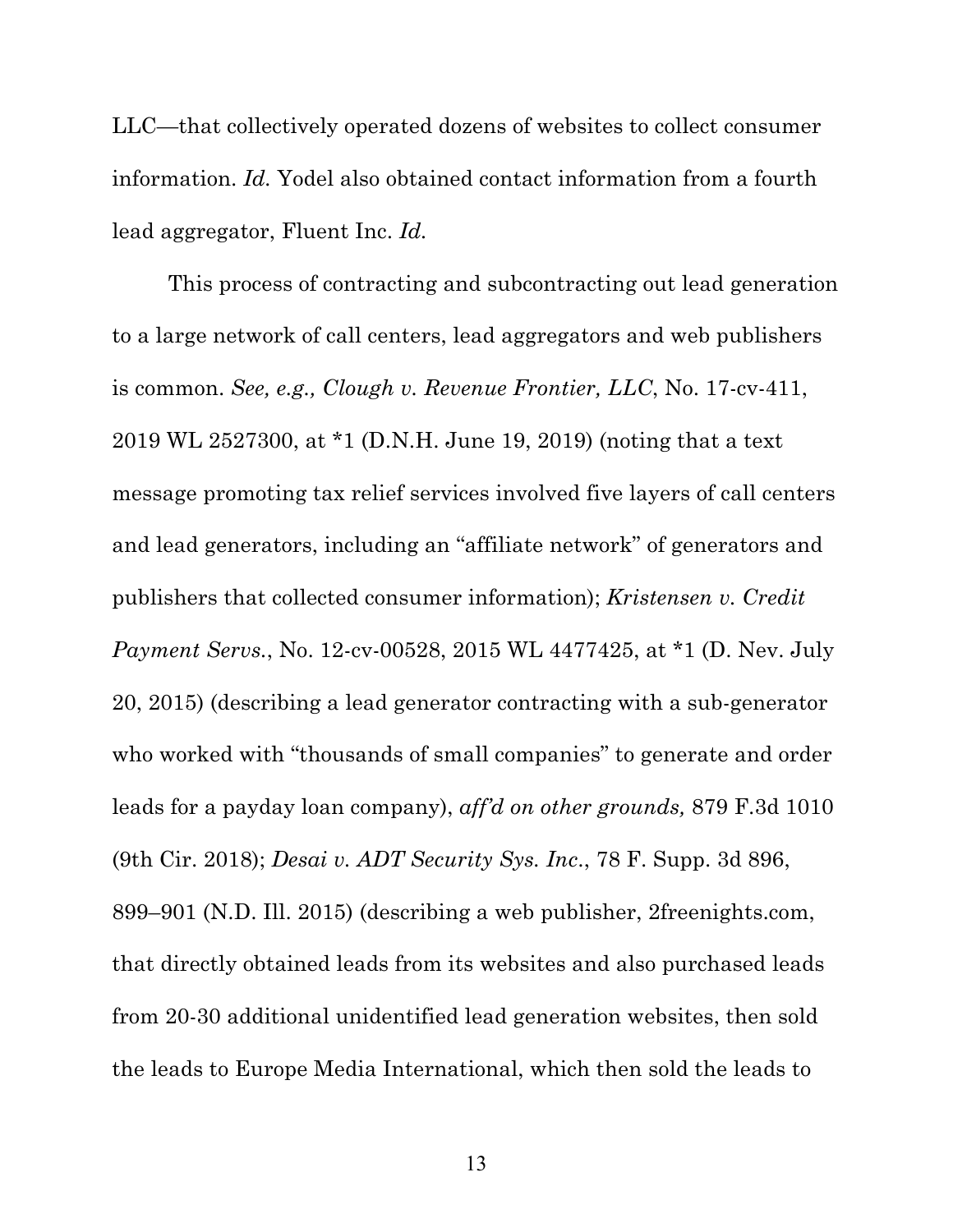Paramount Media Group, which was one of five to ten companies that sold leads to the marketing company, the Elephant Group, for ADT's marketing campaign).

### **B. Lead generation produces millions of illegal robocalls in recent years.**

Purchased leads have been at the center of cases involving thousands and even millions of illegal robocalls. The FTC has taken action against sellers and lead generators in an effort to reign in the industry's deceptive practices. Untrustworthy lead generators are especially common in certain industries and have fueled expansive illegal robocall campaigns.

In recent years, lawsuits involving lead generators have exposed tens of thousands and even millions of illegal robocalls. *See Cellco P'ship v. Plaza Resorts Inc*., No. 12-cv-81238, 2013 WL 5436553, at \*2 (S.D. Fla. Sept. 27, 2013) (finding 5,785,245 robocalls promoting seller's travel services); *Desai,* 78 F. Supp. at 901 (finding nearly 3.8 million illegal robocalls made on behalf of ADP); *Berman v. Freedom Fin. Network, LLC*, 400 F. Supp. 3d. 964, 977 (N.D. Cal. 2019) (finding "millions" of robocalls made promoting debt-relief services of a single seller, including 989,295 robocalls to the 149,838 putative class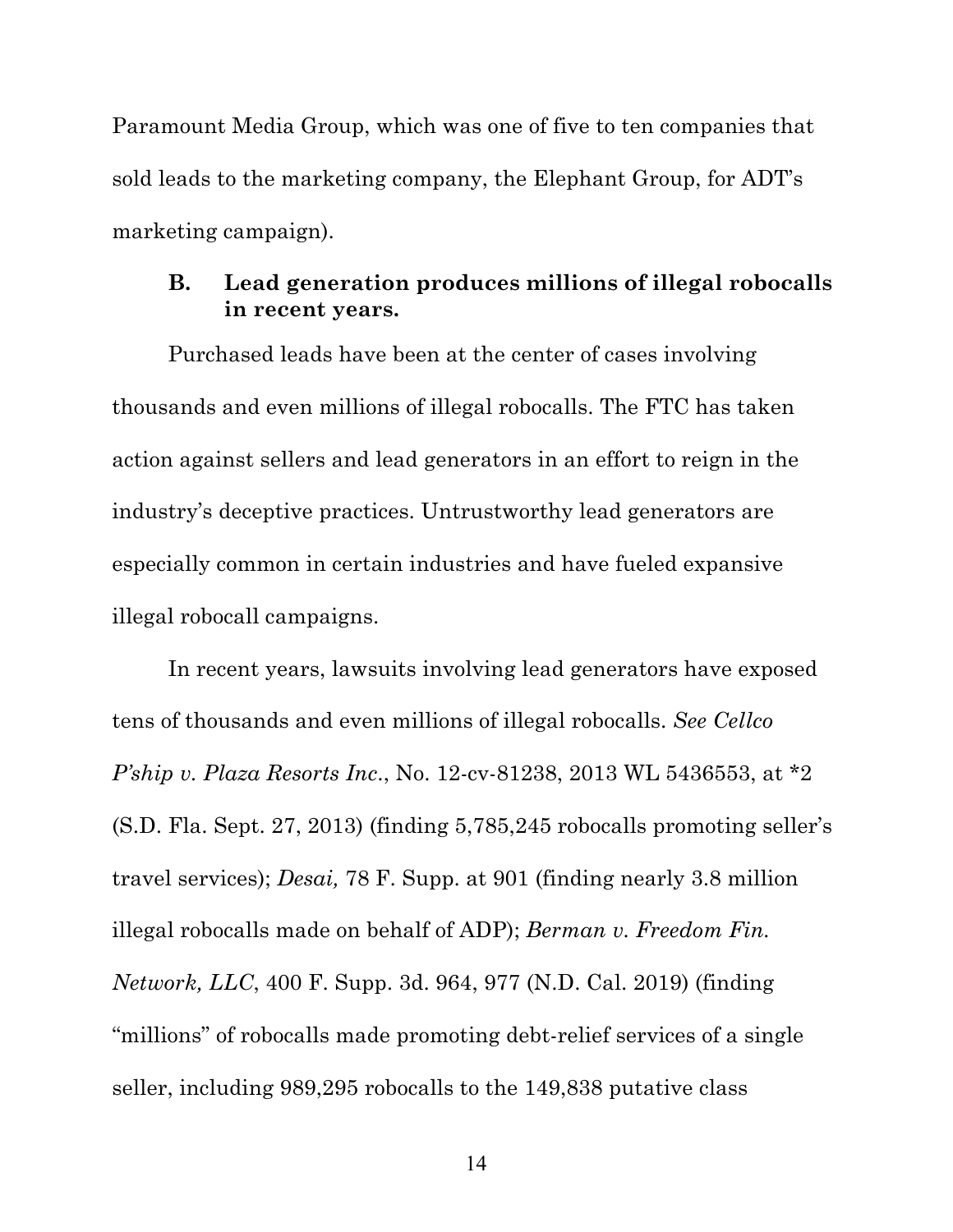members); *Braver v. NorthStar Alarm Servs., LLC*, No. 17-cv-0383, 2019 WL 3208651, at \*4 (W.D. Okla. July 16, 2019) (concerning 252,765 illegal robocalls); *Kristensen v. Credit Payment Servs.*, 879 F.3d 1010 (9th Cir. 2018) (concerning unlawful automated texts sent to almost 100,000 people).

The FTC has brought enforcement actions against sellers for using deceptive lead generation to make illegal robocalls. In 2016, the FTC brought an action in federal court against lead generator companies who had placed more than 1.3 million illegal robocalls on behalf of solar panel installation companies. Compl. at 6, *United States v. KFJ Marketing, LLC*, No. 16-cv-1643 (C.D. Cal. Mar. 10, 2016). The agency has recently settled and paid out nearly \$30 million to more than 8,000 people who had been subject to Career Education Corporation and other secondary education companies' deceptive lead generation practices. FTC, *Career Education Corporation Refunds* (June 2021);4 *see FTC v.* 

<sup>4</sup> https://www.ftc.gov/enforcement/cases-proceedings/refunds/careereducation-corporation-refunds.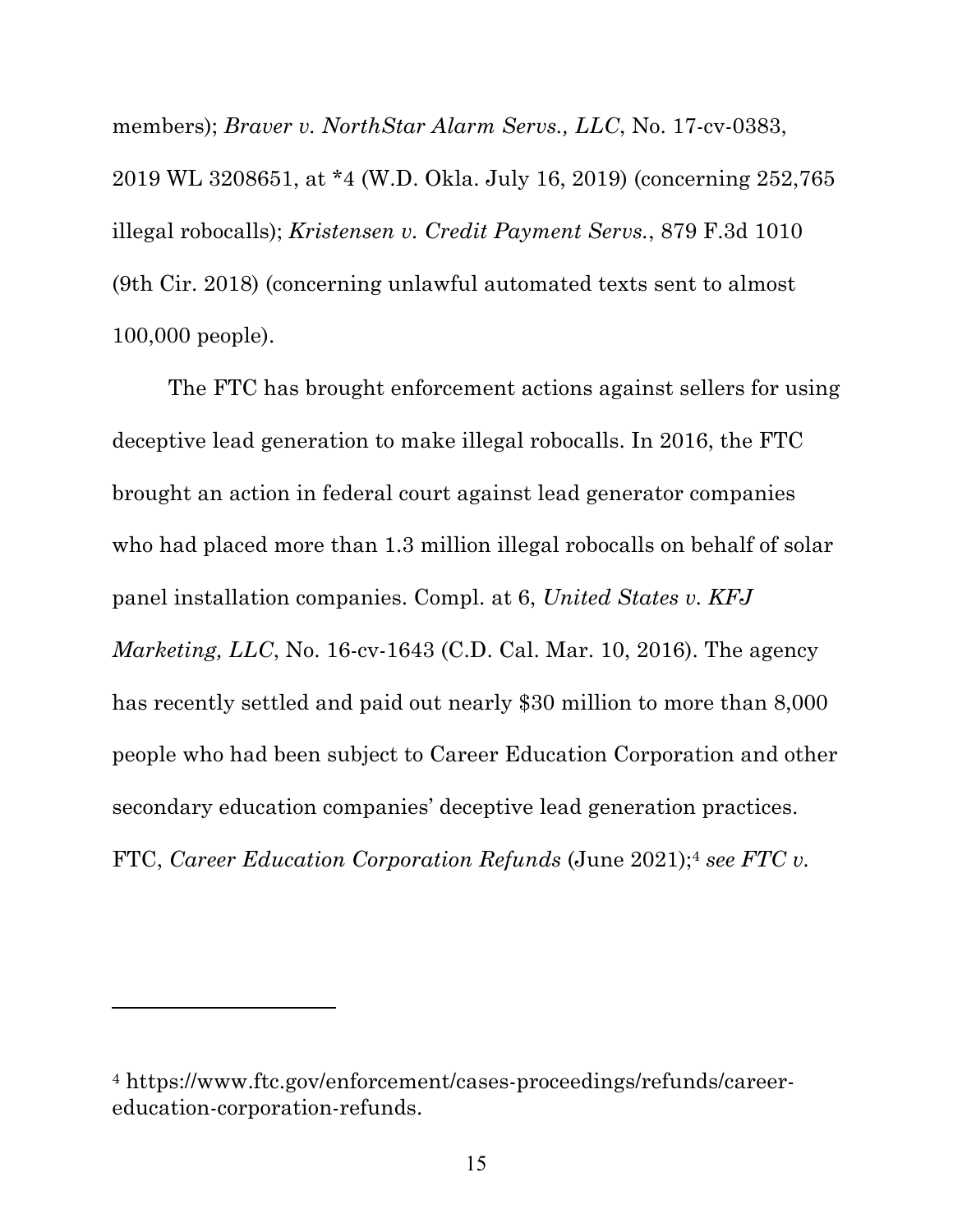*Career Educ. Corp.*, No. 19-cv-05739 (N.D. Ill. filed Aug. 27, 2019).5 The FTC has also filed suit against Grand Bahama Cruise Line and others for making millions of illegal robocalls using purchased leads. *FTC v. Grand Bahama Cruise Line, LLC*, No. 20-cv-52 (M.D. Fla. filed Jan. 10, 2020).6 The FTC's recent enforcement actions are part of a joint federal, state, and local effort called Operation Call It Quits, which demonstrates the scale at which lead generators perpetuate and exacerbate the robocalling problem and the known risk of employing lead generators to obtain TCPA consent. Dep't of Justice, *Telephone Robocall Abuse Criminal Enforcement and Deterrence Act: 2020 Report to Congress*, at 6–7 (2020).7

While lead generation is a popular marketing strategy across industries, a few sectors are heavily represented in TCPA case law involving lead generators. Both health and automotive insurance

https://www.ftc.gov/system/files/documents/cases/career\_education\_corp oration\_complaint\_8-27-19.pdf.

 $6$  www.ftc.gov/enforcement/cases-proceedings/162-3005/grand-bahamacruise-line-llc.

<sup>7</sup> https://www.justice.gov/opa/press-release/file/1331576/download.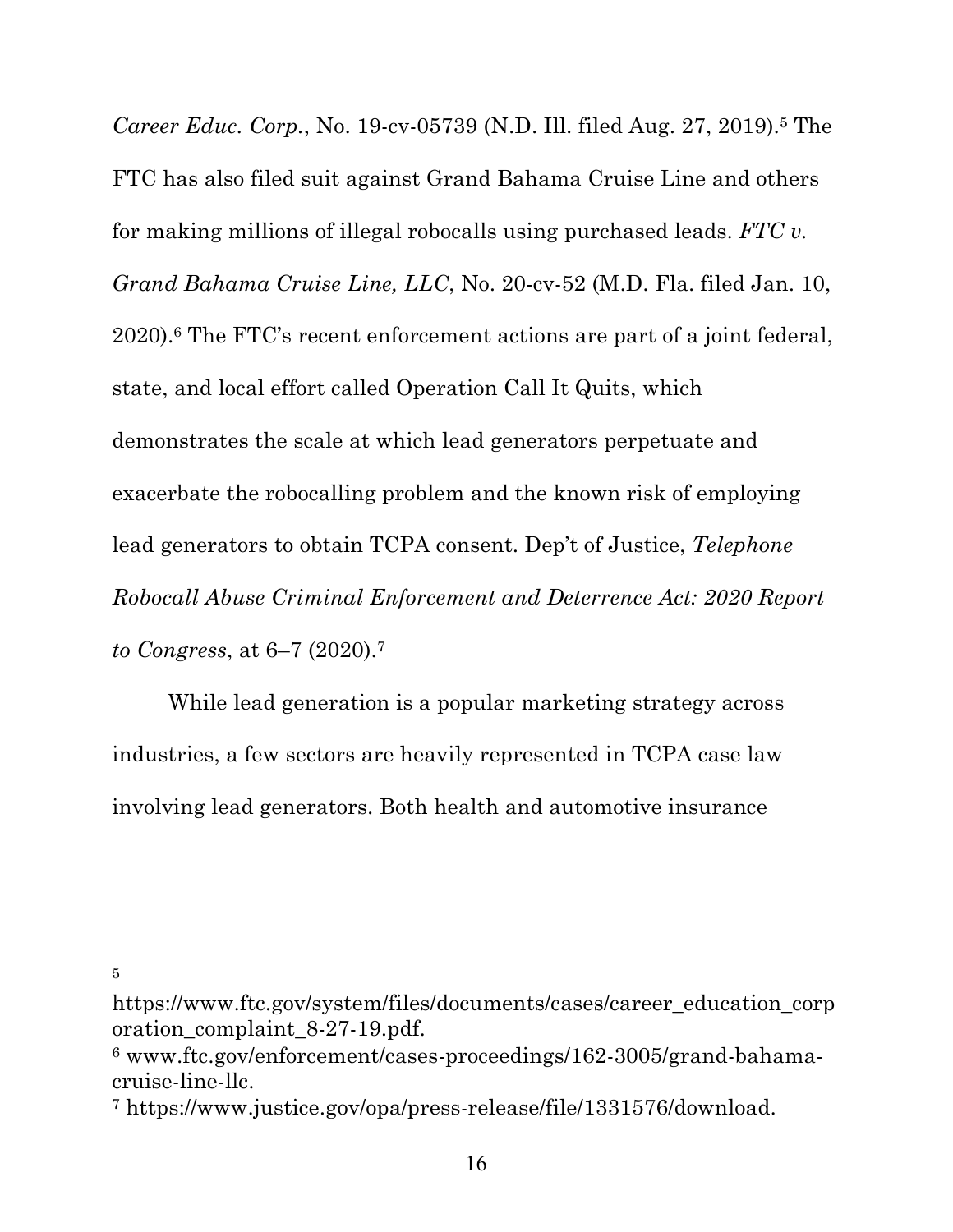companies are common parties in robocall litigation. *See, e.g.*, *Pascal v. Agentra, LLC*, No. 19-cv-02418, 2019 WL 5212961 (N.D. Cal. Oct. 16, 2019) (health insurance); *Rogers v. Interstate Nat'l Dealer Servs. Inc.*, No. 20-cv-00554, 2020 WL 4582689 (N.D. Ohio Aug. 10, 2020) (automotive protection plans). Loan agencies and debt relief providers also regularly use illegal lead generation practices. *See, e.g.*, *Kristensen*, 879 F.3d 1010 (loan agency); *Berman,* 400 F. Supp. 3d. 964 (debt relief). The travel industry, especially cruise lines, are another sector disproportionately represented in TCPA robocall litigation. *See, e.g.*, *Plaza Resorts*, No. 12-cv-81238, 2013 WL 5436553 (resort and cruise companies); *Bell v. Royal Seas Cruises, Inc.*, No. 19-cv-60752, 2020 WL 5639947 (S.D. Fla. Sept. 21, 2020) (cruise company); *FTC v. Grand Bahama Cruise Line, LLC*, No. 20-cv-52 (M.D. Fla. filed Jan. 10, 2020) (cruise companies).

## **C. Lead generators' data collection practices are deceptive and do not reflect consent to be called by upstream telemarketers.**

It is not surprising that use of lead generator call lists has led to millions of illegal robocalls because the underlying data collection practices of these companies are deceptive and untrustworthy. Lead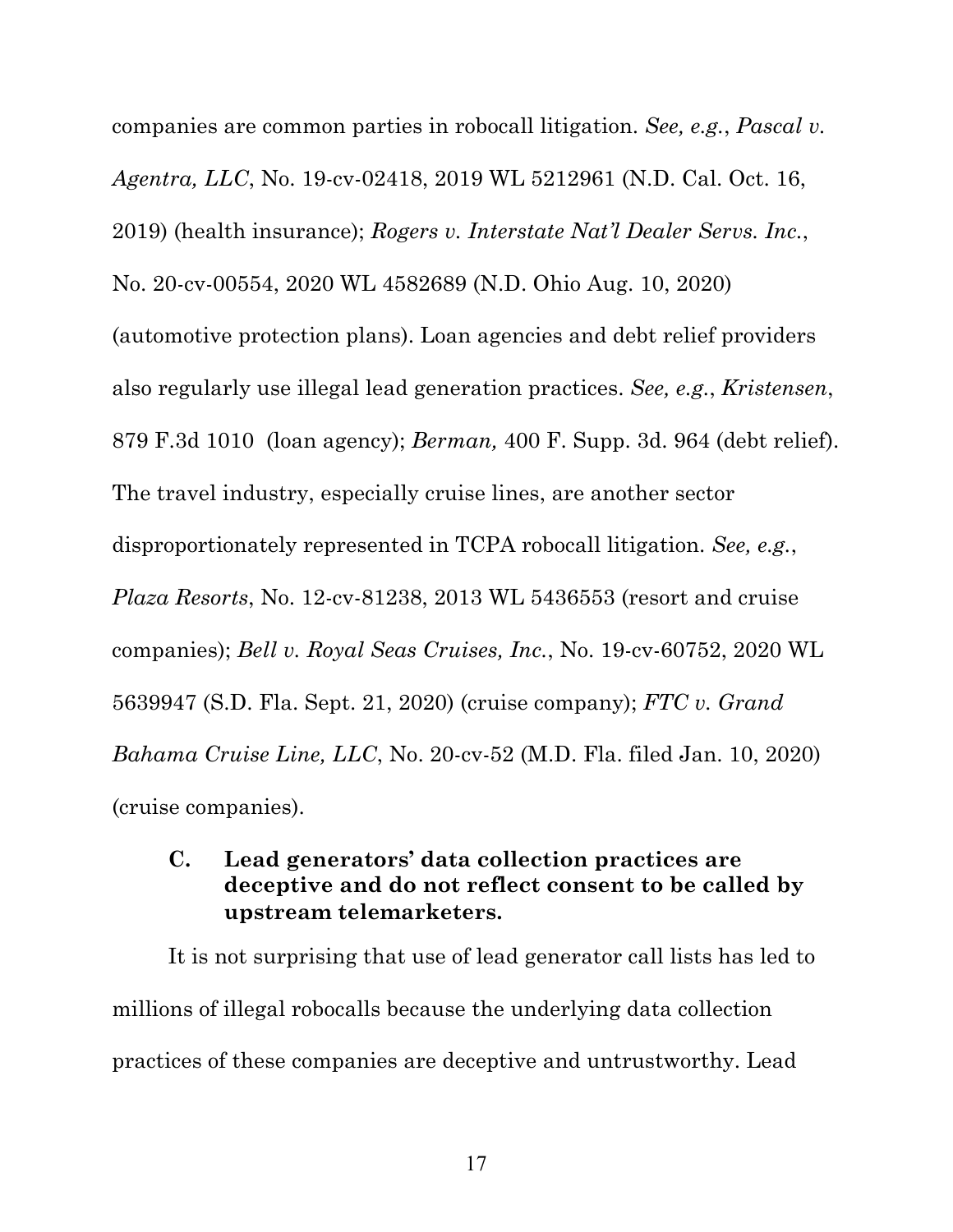generating websites are often designed to trick visitors into providing their contact information based on false promises and elusive monetary rewards. And even when lead generators expressly request contact information for product marketing purposes, they frequently send that information along to companies that offer entirely unrelated products or services. These bait-and-switch tactics are inherently deceptive, and sellers should not be allowed to treat the records they generate as reliable indications of express consent to be called. Royal Seas Cruises should have been aware of the risks involved in using online generated leads and should have investigated its supply chain to ensure that the websites used to generate its leads were not inherently misleading and thus untrustworthy.

Lead generator websites use a variety of tactics to lure people in. Some web publishers offer rewards or free products that ultimately prove elusive. For instance, one website, rewardzoneusa.com, offers \$100 gift cards in exchange for responses to a lengthy consumption survey, and then forces people to provide their phone number to claim the gift card—along with consent to be robocalled from various companies offering job search, debt, medical, college, and insurance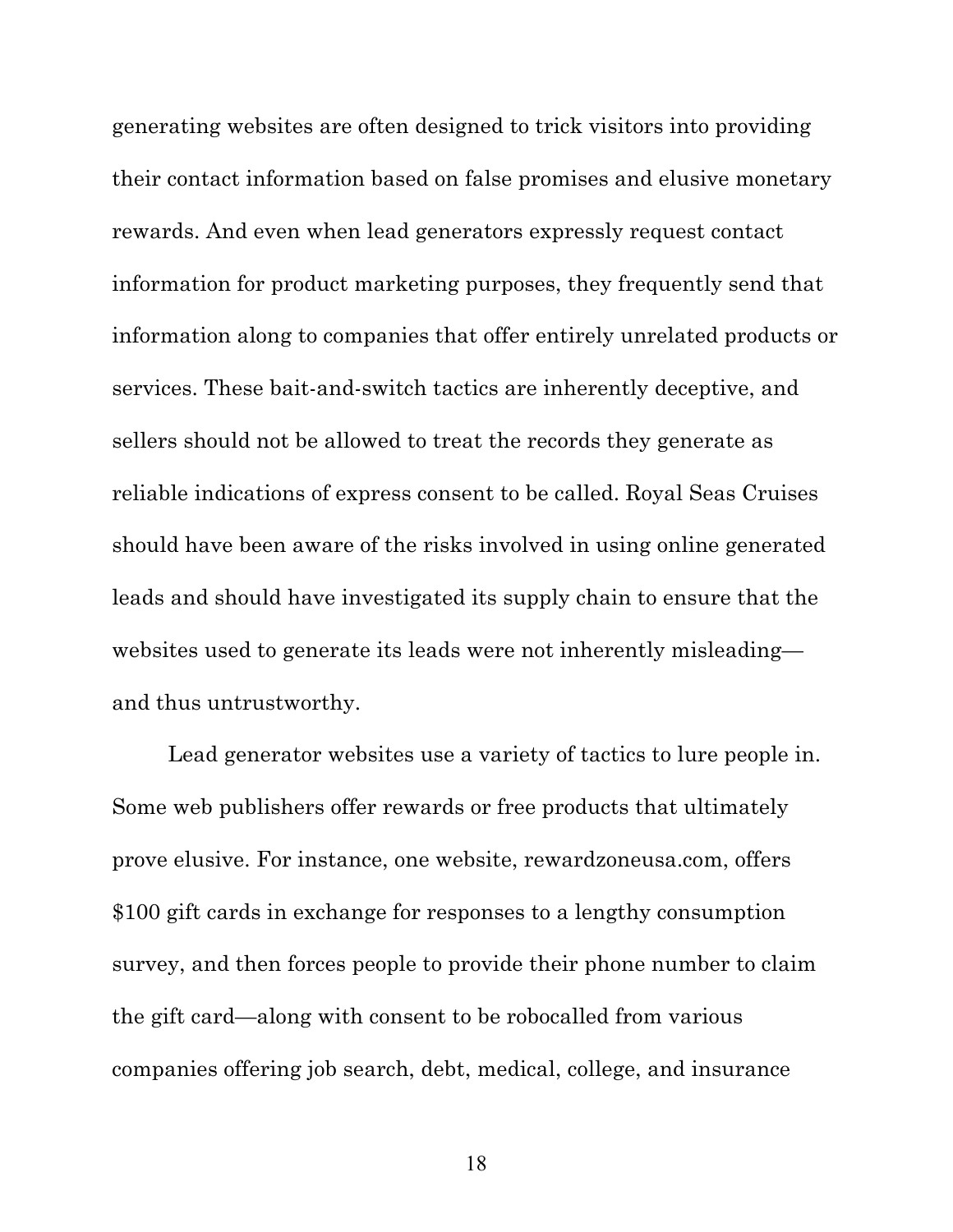help, along with various other services. *See Berman*, 400 F. Supp. at 984 (finding a triable issue whether rewardzoneusa.com and another website offering free products, signup.electronics-sweepstakes.com, mislead visitors into signing up for robocalls). Many others purportedly offer easy comparisons for complex purchases, such as insurance or loans, but then turn around and sell peoples' data to a slew of unrelated companies that then robocall them endlessly. *See, e.g., Turner v. eFinancial, LLC*, No. 18-cv-00292, 2018 WL 11182739, at \*3 (D. Colo. Sept. 27, 2018) (involving insurancequotes.com, which advertises insurance rate quotes, but sold leads to companies that provide other services, such as solar panels, as well as generic marketing firms); *Heaton v. Motor Vehicle Assurance*, No. 17-cv-40169, 2018 WL 4696751 (D. Mass. Sept. 28, 2018) (involving wehaveautoloans.com, whose leads are sold to "1800CARSHOW, Detroit Trading, DriveTime, Sunrise Media Partners and other third parties"); *Evans v. Nat'l Auto Div., LLC,* No. 15-cv-8714, 2016 WL 4770033, at \*1 (D.N.J. Sept. 13, 2016) (leads from directautowarranty.co sold to "up to 5 partners from our network" without further explication of those "partners").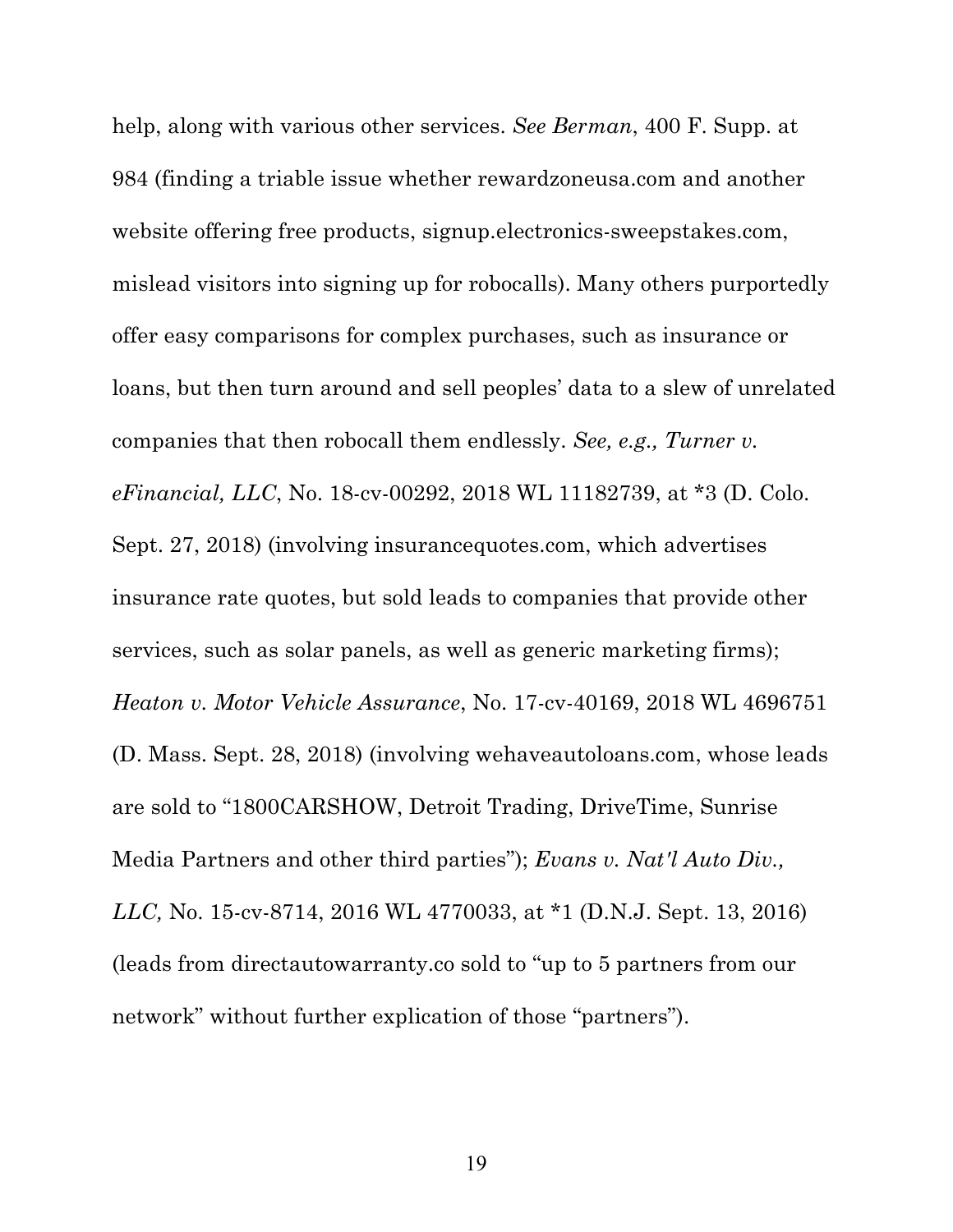Lead generators also frequently collect and sell information based on pretexts that have little or no connection to the products companies eventually market to individuals. *See* Compl. for Civil Penalties, Permanent Inj., and Other Relief at 14, *FTC v. Day Pacer LLC*, No. 19 cv-01984 (N.D. Ill. filed Mar. 22, 2019) (alleging that defendant lead generation company called an individual to provide information on higher education though the individual had submitted a web form to receive information on insurance benefits);8 *see also* FTC September 2015 Staff Perspective at 4 ("in some past instances aggregators have sold [leads] to clients who offered consumers alternative products they did not apply for."). For example, web forms related to children's slippers have resulted in individuals' contact information being sold to advertisers for pharmaceutical products. *Toney v. Quality Res., Inc.*, 75 F. Supp. 3d 727, 731–32 (N.D. Ill. 2014). Web forms for travel have led to phone calls from home security system marketers. *See Desai*, 78 F. Supp. 3d at 901. And sites advertising free ringtones have led to

https://www.ftc.gov/system/files/documents/cases/edutrek\_complaint.pdf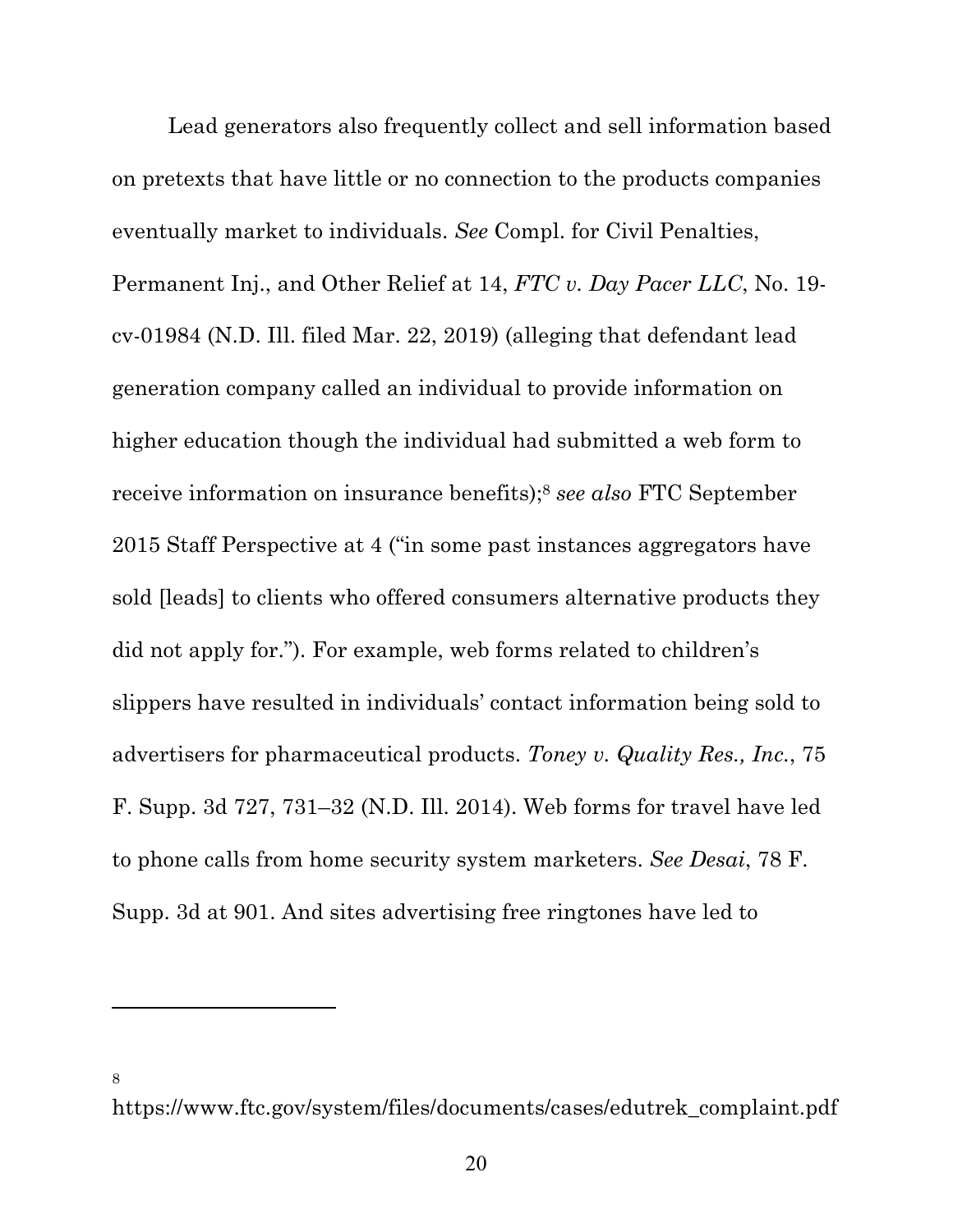robocalls from publishing houses promoting major book releases. *Satterfield v. Simon & Schuster, Inc.*, 569 F.3d 946, 949 (9th Cir. 2009).

Many lead generating web publishers also target vulnerable groups, such as senior citizens, people with chronic medical conditions, or people living paycheck to paycheck. One of the websites at the center of this case is a prime example: diabeteshealth.info. The site appeals to individuals looking to reduce the costs of their diabetes supplies—and then sells their contact information to various companies marketing goods that have nothing to do with diabetes supplies.

Lead generators design their sites in ways that deceptively obfuscate the mandatory TCPA disclosures and opt-in processes. The opt-in language is often presented in tiny, light-colored print; the list of companies that the website sells leads to can be hidden away on a separate page and be hundreds or thousands of companies long; and the list of companies is presented in impenetrable blocks of text or small print. *See, e.g., Barrera v. Guaranteed Rate, Inc.*, No. 17-cv-5668, 2017 WL 4837597, at \*1 (N.D. Ill. Oct. 23, 2017) (disclosures and use of tiny font made it unlikely plaintiff knew what he was consenting to); *See also* Instant Play Giveaway Entry (listing opt-in information on some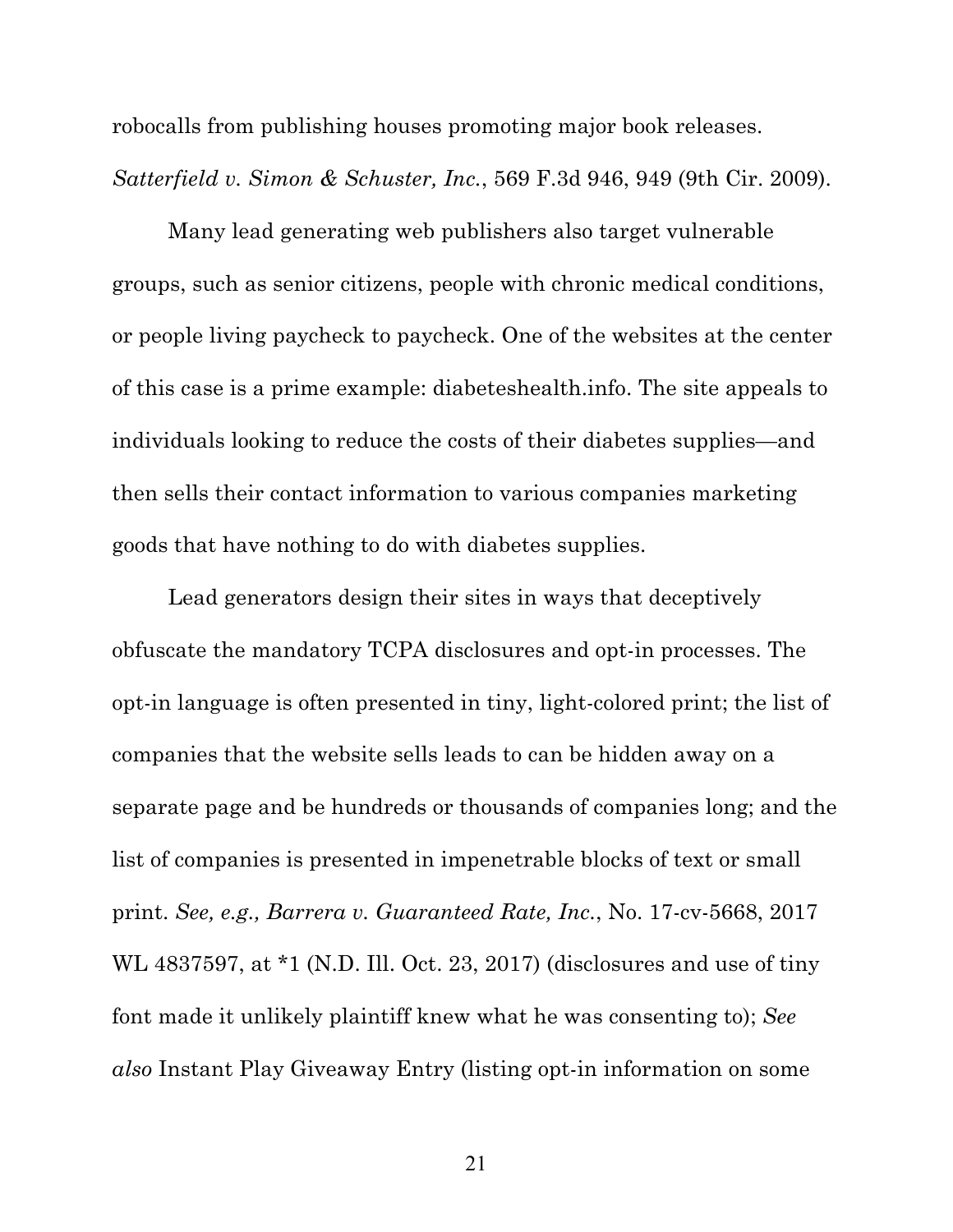survey questions and at the end of the survey in light-grey font with a link to the companies it sells leads to);9 Consumer Products USA (listing Marketing Partners in a hyperlink at the end of a survey, but not in the Privacy Policy or Terms & Conditions);10 Retail Product Zone (hyperlinking thousands of marketing partners in an opt-in form).11

The Federal Trade Commission has made clear in the marketing context that the use of small fonts and other tactics to obscure the true cost of a product or nature of a transaction can be deceptive. *See* FTC, *Big Print. Little Print. What's the Deal?* (2000).<sup>12</sup> Specifically, the FTC has said that if "disclosure of information necessary to prevent an ad from being deceptive, the disclosure has to be clear and conspicuous." Lesley Fair, FTC, *Full Disclosure* (Sept. 23, 2014).13 The intentional obfuscation of a TCPA opt-in on a lead generator intake form is

<sup>9</sup> http://instantplaygiveawayentry.com.

<sup>10</sup> https://www.consumerproductsusa.com.

<sup>11</sup> http://retailproductzone.com.

<sup>12</sup> https://www.ftc.gov/system/files/documents/plain-language/bus44-bigprint-little-print-whats-deal.pdf.

<sup>13</sup> https://www.ftc.gov/news-events/blogs/business-blog/2014/09/fulldisclosure.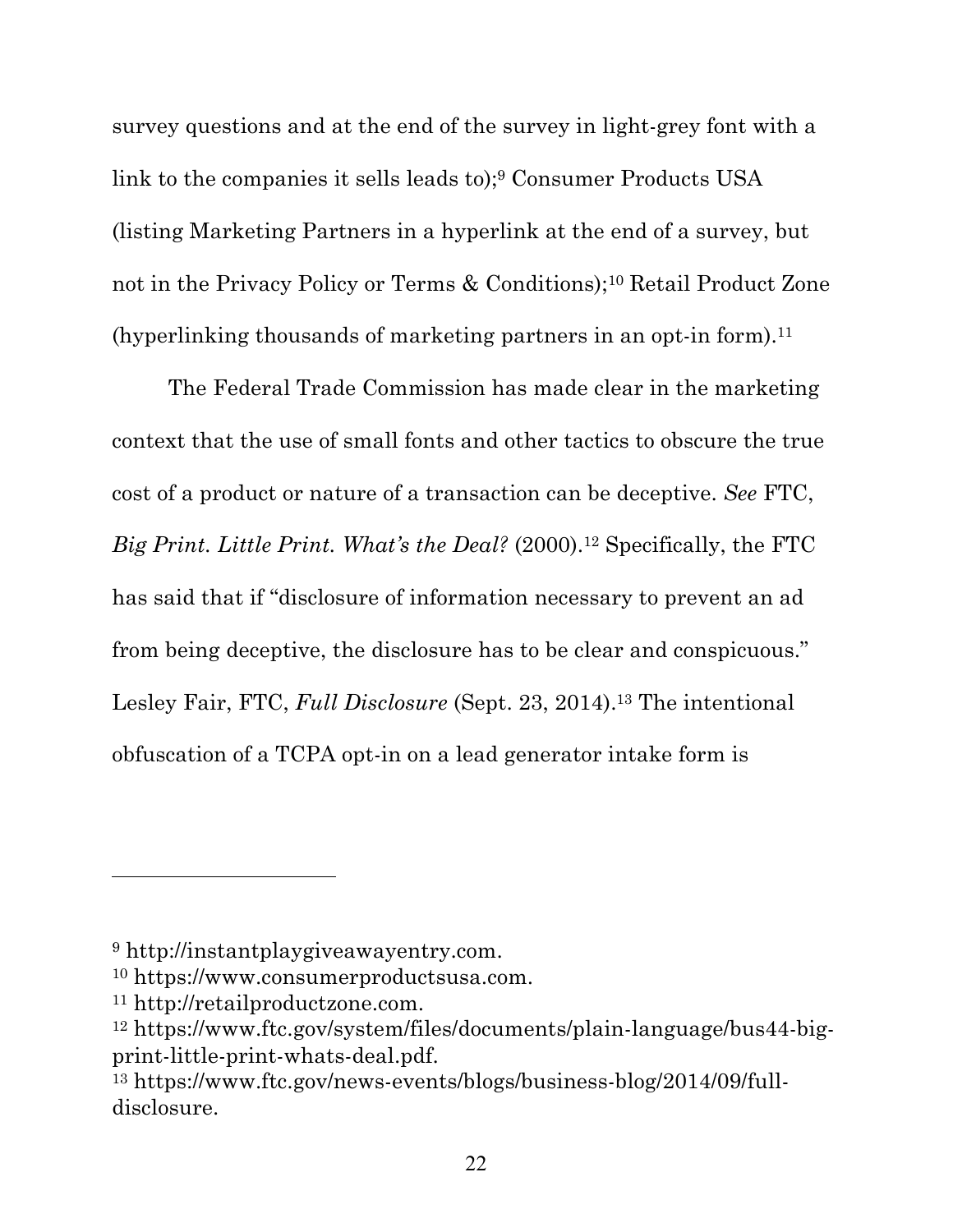precisely the type of deceptive business practice that the FTC has called out for many years.

One particularly egregious example is Homes.com, which has optin language (all in small, light-grey font) stating that submitting is consent to be contacted "by participating members of the Mortgage Research Center, LLC network and providers of home-related services, even if I am on the Do Not Call List." *See Pierucci v. Homes.com, Inc.,* No. 20-cv-455, 2020 WL 7647636, at \*2 (E.D. Va. Dec. 23, 2020). The phrase "home-related services" is a hyperlink listing ten entities. Mortgage Rsch. Ctr., *Our Home Services Partners* (2021).14 The phrase "participating members" is a hyperlink to a list of 408 entities. Mortgage Rsch. Ctr., *Our Network Members* (2021).15 At the bottom of this page is yet another hyperlink to a list of the Lending Tree network, which can also receive leads from Homes.com. The Lending Tree list is 2493 entities long. Lending Tree, *Partner Listing* (2021).16

<sup>14</sup> https://www.mortgageresearchcenter.org/home-servicespartners/#skip\_to\_content.

<sup>15</sup> https://www.mortgageresearchcenter.org/partners/#skip\_to\_content. <sup>16</sup> https://www.lendingtree.com/legal/partner-list.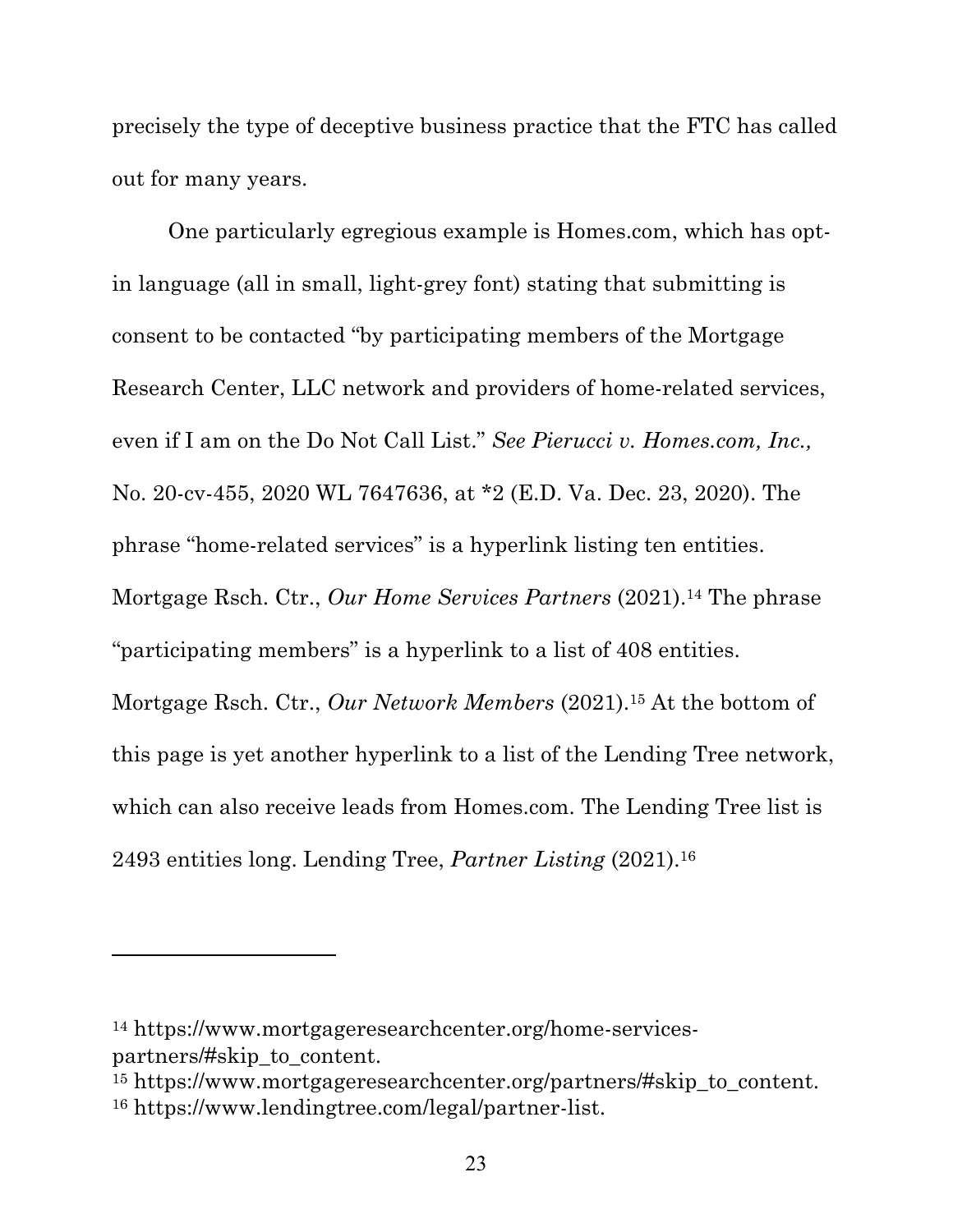Some web publishers also obfuscate who receives individuals' information. Publishers often have partial lists of affiliates on their websites or vaguely refer to "other[s]" who might receive an individual's data. *See e.g.*, We Have Auto Loans (informing consumers that their information will be shared with "other third parties");17 *Heaton*, No. 17 cv-40169, 2018 WL 4696751, at \*2 (case against a company that used leads from wehaveautoloans.com).

The calls generated from a single contact form can be relentless and sometimes impossible to stop. One plaintiff complained of receiving 28 telemarketing calls regarding home security systems from one submitted form, some only a second or two apart. *Cunningham v. Rapid Response Monitoring Servs., Inc.*, 251 F. Supp. 3d 1187, 1191 (M.D. Tenn. 2017); *see also Seri v. Crosscountry Mortg., Inc.*, No. 16-cv-01214, 2016 WL 5405257, \*1 (N.D. Ohio Sept. 28, 2016) (plaintiff called at least 20 times); *Shuckett v. DialAmerica Mktg., Inc.*, No. 17-cv-2073, 2019 WL 3429184, at \*1 (S.D. Cal. July 30, 2019) (plaintiff received around 40

<sup>17</sup> http://www.wehaveautoloans.com.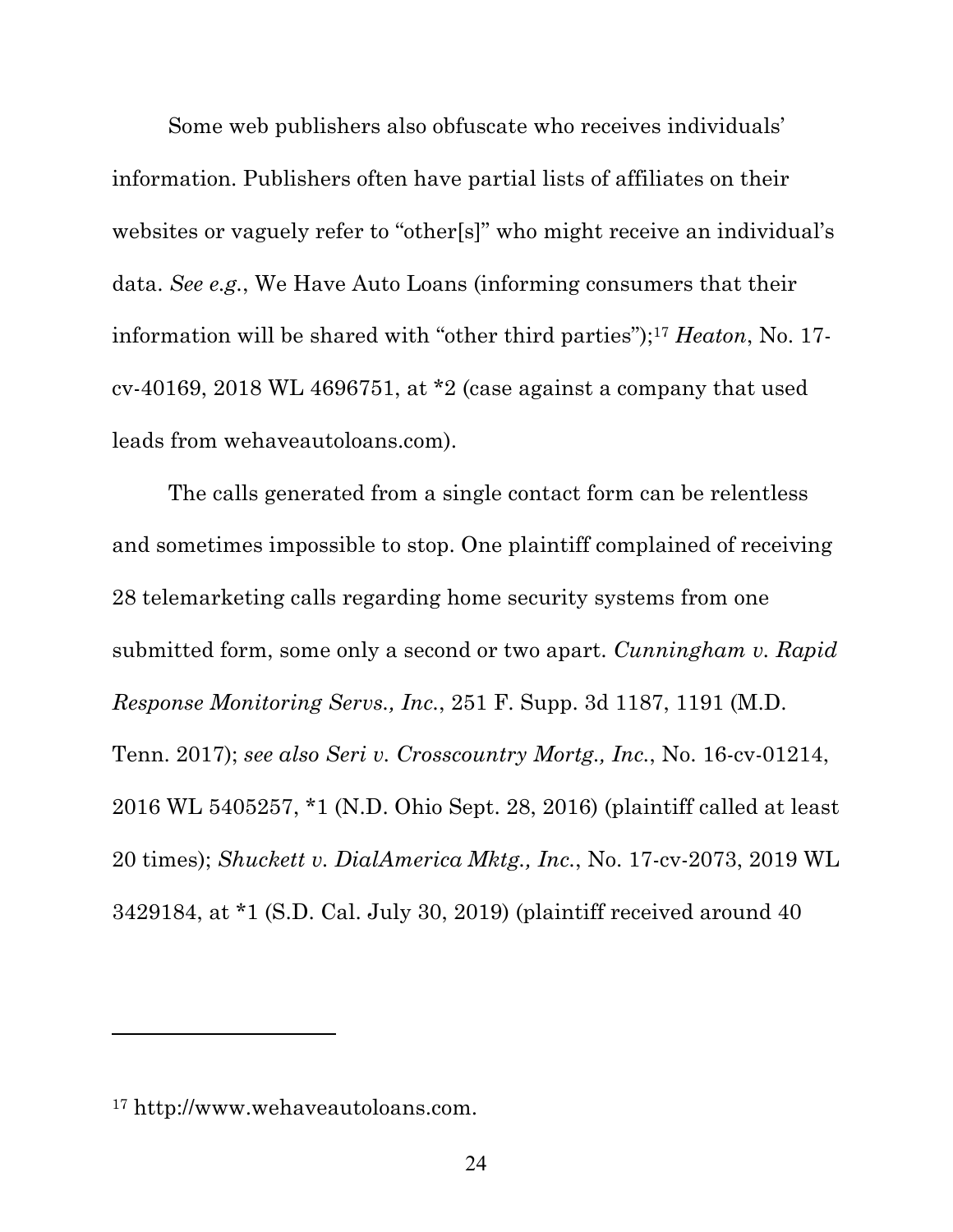pre-recorded telemarketing calls from Prospects DM, the telemarketer used in this case).

The number of potential calls is also not limited by the number of companies listed as "marketing partners" on these websites. Web publishers sell contact information to many different marketing companies and other lead aggregators, and those lists are ultimately used to fuel robocall campaigns on behalf of many more companies. *See*  FTC September 2016 Staff Perspective at 3 ("Once an aggregator has processed a batch of leads . . . it may sell that batch to yet another aggregator."); *see also* Diabetes Health Info (listing several companies with "marketing" in their name and a known lead aggregator, Liberty Power);18 *Katz v. Liberty Power Corp., LLC*, No. 18-cv-10506, 2019 WL 4645524 (D. Mass. Sept. 24, 2019) (TCPA suit against Liberty Power); Randall-Reilly (2021) (a marketing company listed as a "marketing partner" on several of the websites described in this brief, such as instantplaygiveawayentry.com and rewardzoneusa.com).19

<sup>18</sup> https://diabeteshealth.info.

<sup>19</sup> https://www.randallreilly.com.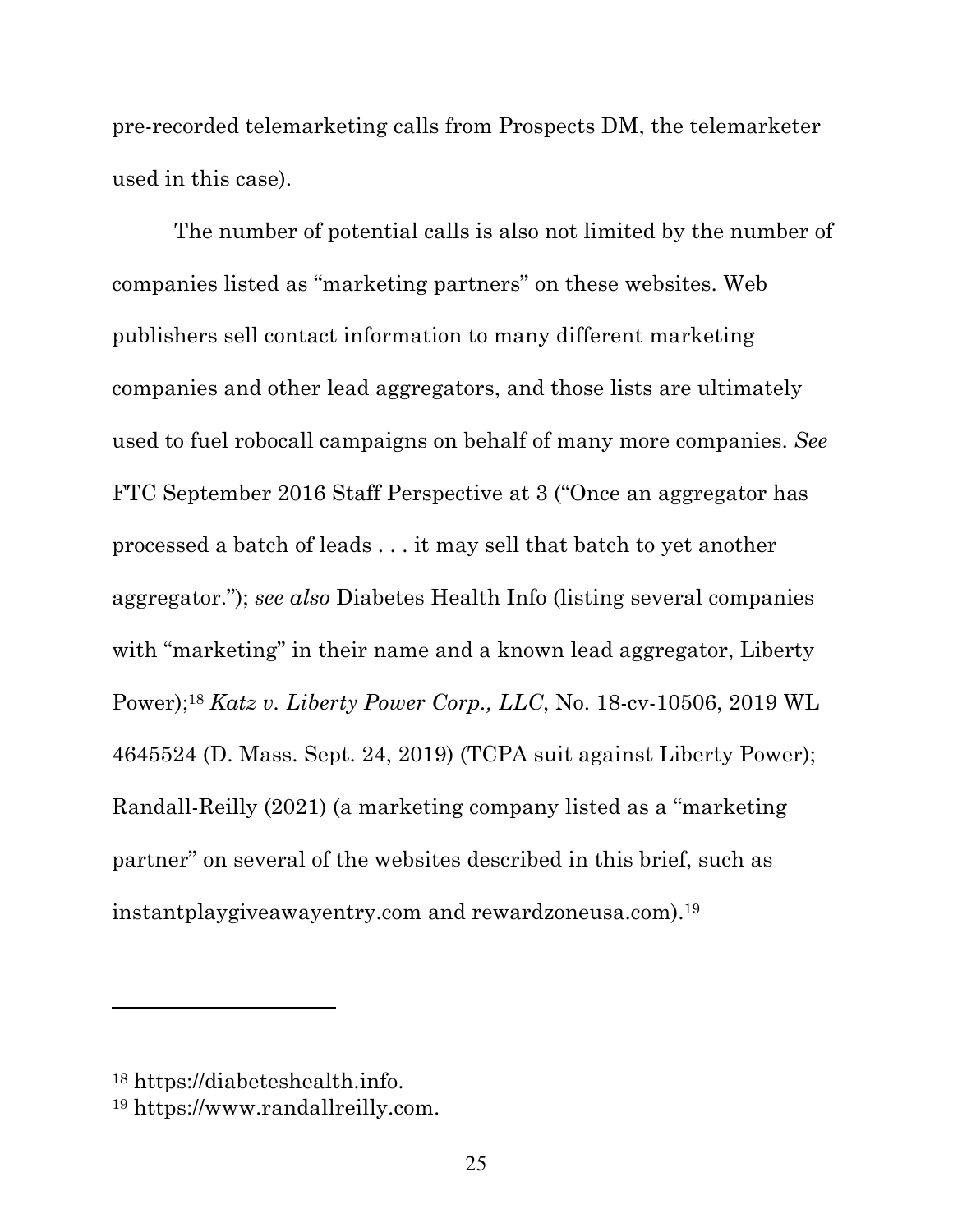The FTC held a workshop on lead generators in October 2015, before Royal Seas Cruises caused the named plaintiffs to be robocalled. At the outset, the FTC noted the role of lead generators in many fraud cases, particularly in debt relief scams, prepaid card scams, and sweepstakes fraud. FTC October 2015 Workshop at 8. One speaker whose company tracks marketing practices described how market pressures lead to aggressive (and misleading) practices in lead generation. *Id.* at 55–65. Other consumer protection advocates stressed the problem with "initial deceptions" used to lure in leads. *Id.* at 76–77.

The next year, the FTC issued a staff paper summarizing the main points of the workshop and summarized some of the deceptive and otherwise problematic marketing practices of lead generators. FTC September 2016 Staff Perspective at 6. The staff paper cited several enforcement actions taken against deceptive lead generators and the sellers that use them—all of which were filed before Royal Seas Cruises initiated its robocall campaign. *Id.; see, e.g., FTC v. Intermundo Media, LLC*, No. 14-cv-2529 (D. Colo. filed Sept. 12, 2014) (describing lead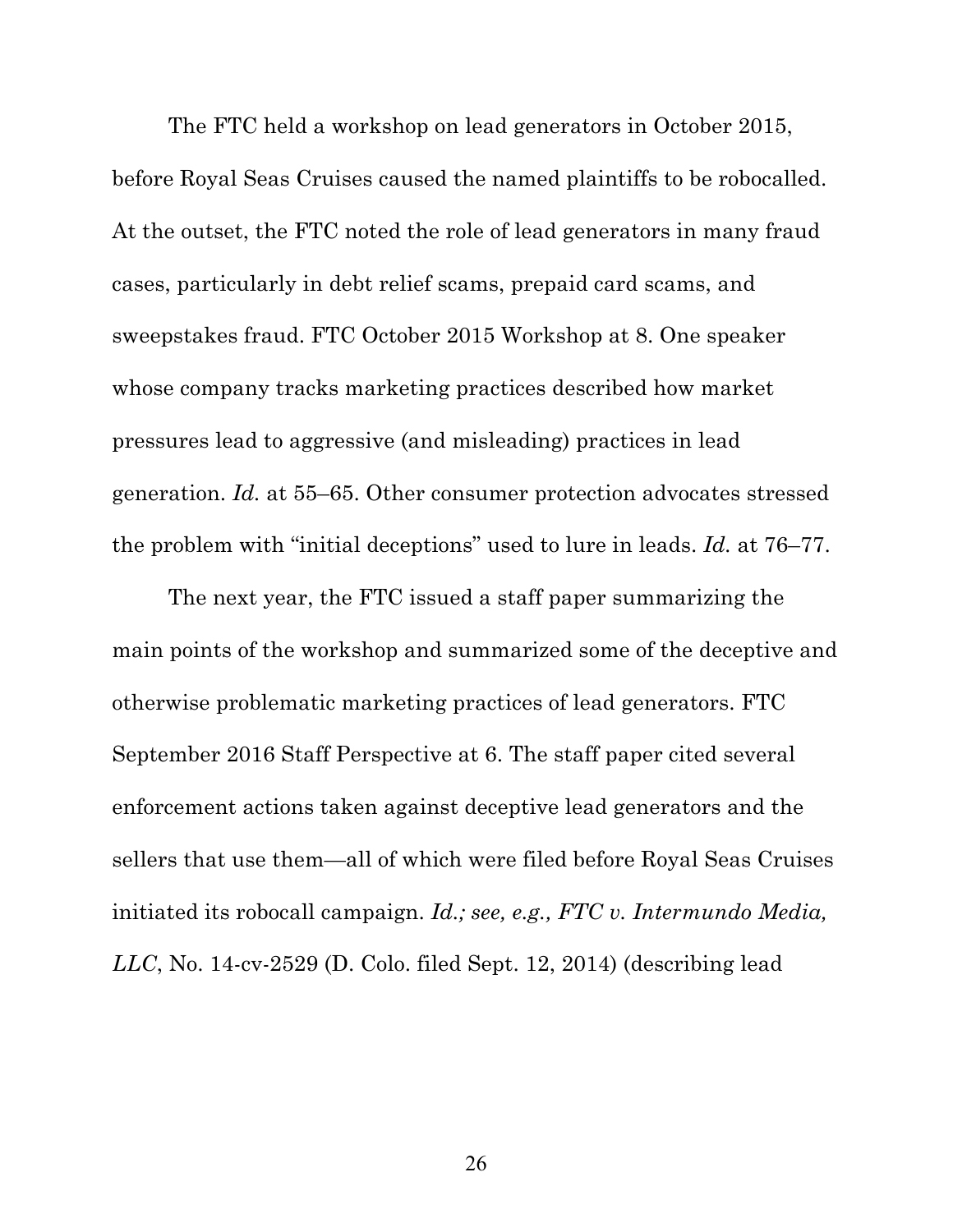generator that ran deceptive ads for "free" mortgage refinancing);20 *United States v. GoLoansOnline.com*, No. 14-cv-1262 (S.D. Tex. filed May 7, 2014) (describing lead generator that used deceptive loan rates to lure in leads);21 *FTC v. Expand, Inc.*, No. 16-cv-00714 (M.D. Fla. filed Apr. 28, 2016) (concerning a lead generator advertising jobs that instead used leads to sell educational programs);22 *FTC v. Ryan Golembiewski*, No. 12-cv-00893 (S.D. Ohio filed Oct. 17, 2012) (describing a lead generator that deceptively claimed it could quickly reduce or eliminate consumer debts).23 The agency warned that "companies who choose to ignore warning signs and look the other way may be at risk of violating the law themselves." FTC September 2016 Staff Perspective at 7. Even if Royal Seas Cruises did not know that the specific websites collecting its leads advertised unrelated services or

<sup>20</sup> *Available at* https://www.ftc.gov/enforcement/cases-proceedings/122- 3225/intermundo-media-llc-delta-prime-refinance.

<sup>21</sup> *Available at* https://www.ftc.gov/enforcement/cases-proceedings/122- 3228/goloansonlinecom-inc.

<sup>22</sup> *Available at* https://www.ftc.gov/enforcement/cases-proceedings/152- 3124/expand-inc-gigats.

<sup>23</sup> *Available at* https://www.ftc.gov/enforcement/cases-proceedings/112- 3079/golembiewski-ryan-united-debt-associates-llc-et-al.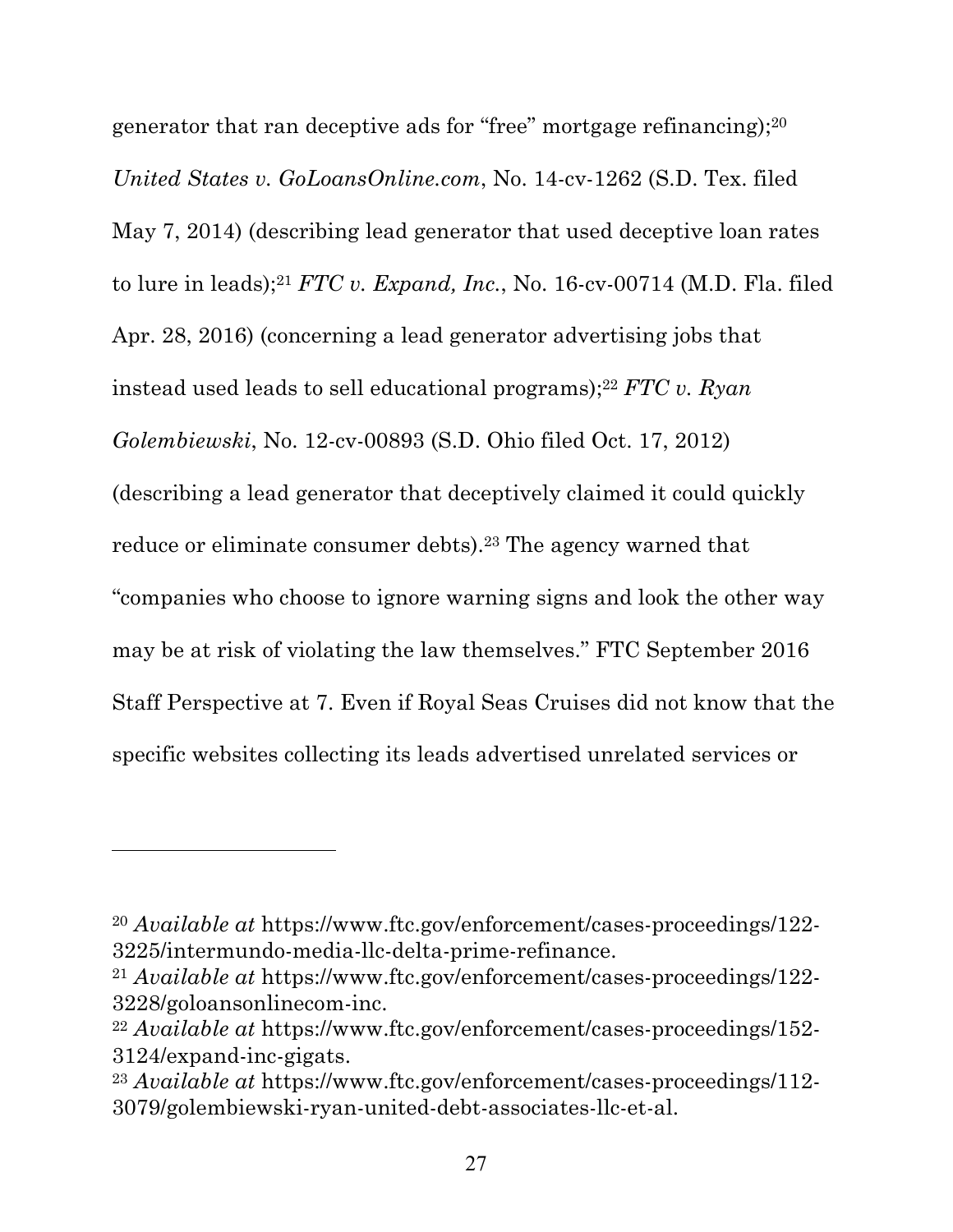were otherwise untrustworthy, the company should have known that contracting for leads held a real risk that companies such as these would generate their leads.

Lead generation websites may be adept at collecting large volumes of data from unsuspecting internet users, but their deceptive business practices fundamentally undermine the reliability of the "consent" data that they obtain. Sellers and telemarketers should not be allowed to rely on consent representations made by these lead generators, especially when they do not take the basic technological steps necessary to verify the numbers and validate consent.

### **D. Lead generator data is not only deceptively obtained but may also be riddled with errors and false data due to a lack of validation.**

There are simple steps that can be taken to verify and validate contact information given by a user online. But lead generators generally do not take these steps, and their failure to do so makes their representations about prior express consent inherently unreliable. There is no guarantee that information submitted in a form is genuine—and there are many reasons to believe that the information is false or manufactured.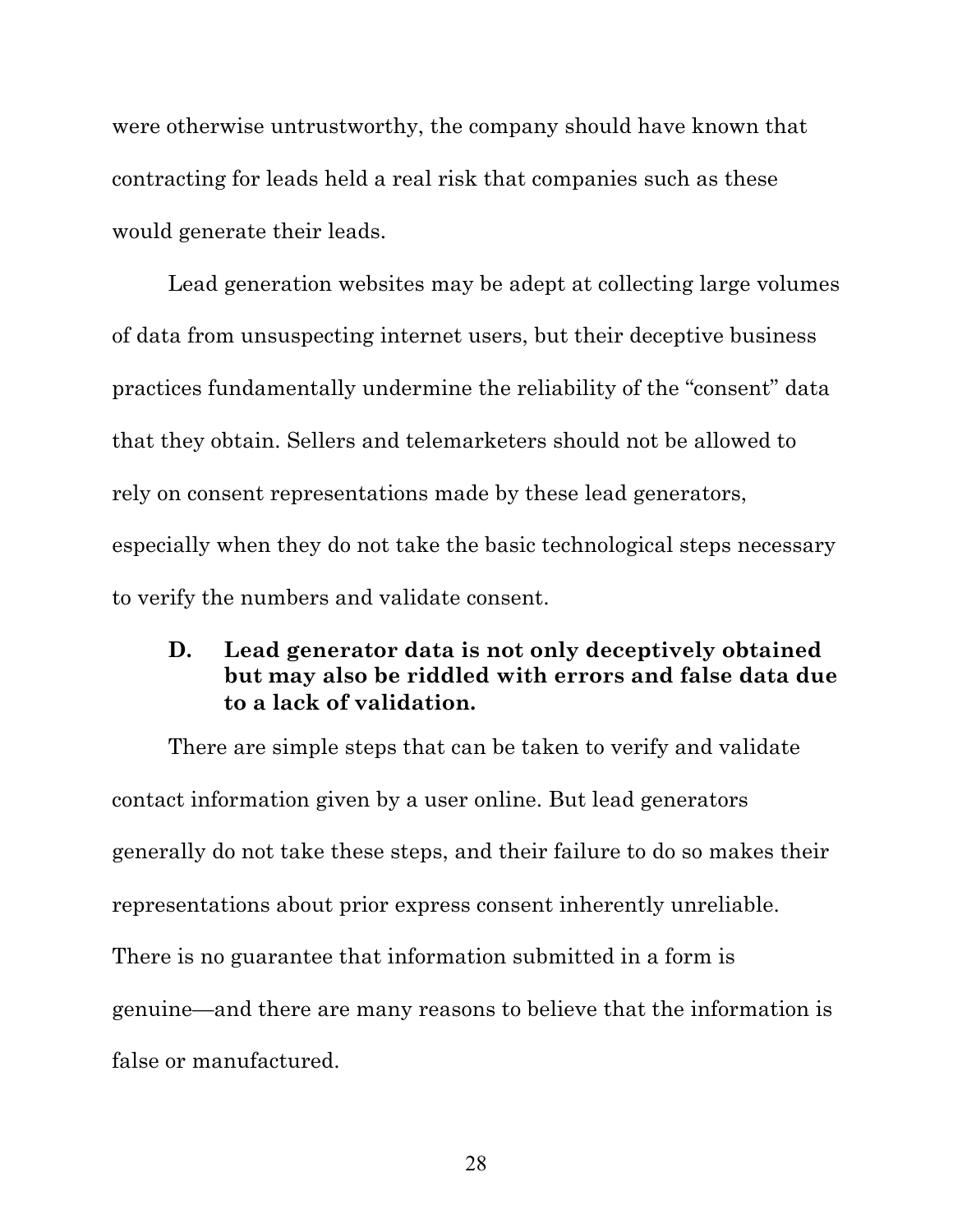People are generally protective of their phone numbers and may provide a fake phone number when asked for their contact information—and that fake phone number may be someone else's actual phone number. A PricewaterhouseCoopers study found that less than 18% of survey respondents were highly willing to share their cell phone number with a company—significantly less than the portion of people who were willing to share other personal information, such as their name, household income, birth date, or even their email address. Thor Olavsud, *How Businesses Can Get Consumers to Share Their Data*, CIO  $(Jul. 20, 2012).<sup>24</sup>$ 

People who do not trust a website may enter a fake phone number to see what happens when they submit the form—for example, if a website hawking insurance says that it will show the person quotes only if they enter their phone number. People are also likely to prefer to be contacted by email, and so may provide a real email address and a fake phone number if both forms of contact are requested.

<sup>24</sup> https://www.cio.com/article/2393923/how-businesses-can-getconsumers-to-share-their-data.html.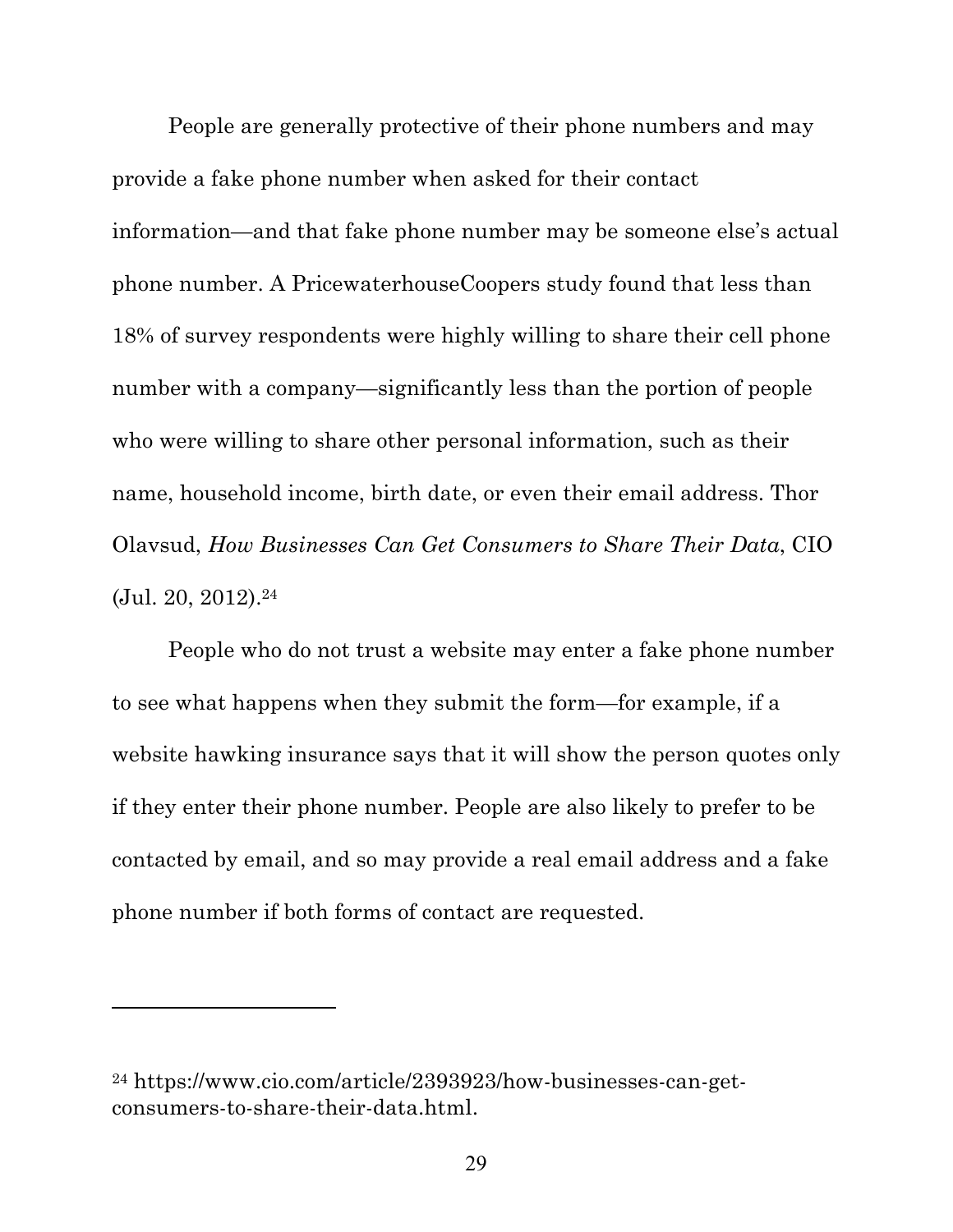Another source of fake or manufactured leads are spam bots. Bots are computer programs that traverse websites and, in some cases, fill out and submit online forms. One indication that a spam bot submitted a set of form responses is that many entries have the same IP address which blocks of the data set at issue in this case appear to have. *See*  Appellant's Br. at 19 n. 16.

There are many ways to minimize form spam. One of the most popular methods for blocking bot form submissions is a CAPTCHA, which is a piece of code embedded in a form that can tell the difference between a bot and a human by presenting a challenge that is designed to be easy for a human to solve but hard for a robot to solve. *See, e.g.,*  Google, *reCAPTCHA Help* (2021).<sup>25</sup> Forms that do not have CAPTCHAs or other code-based bot barriers are more likely to receive spam leads. Yet, many lead generating websites—including diabeteshealth.info, one of the websites at the center of this case—do not have CAPTCHAs.

Lead generators can also filter out false or manufactured leads during or after collection by validating the submitted information. Tools

<sup>25</sup> https://support.google.com/recaptcha.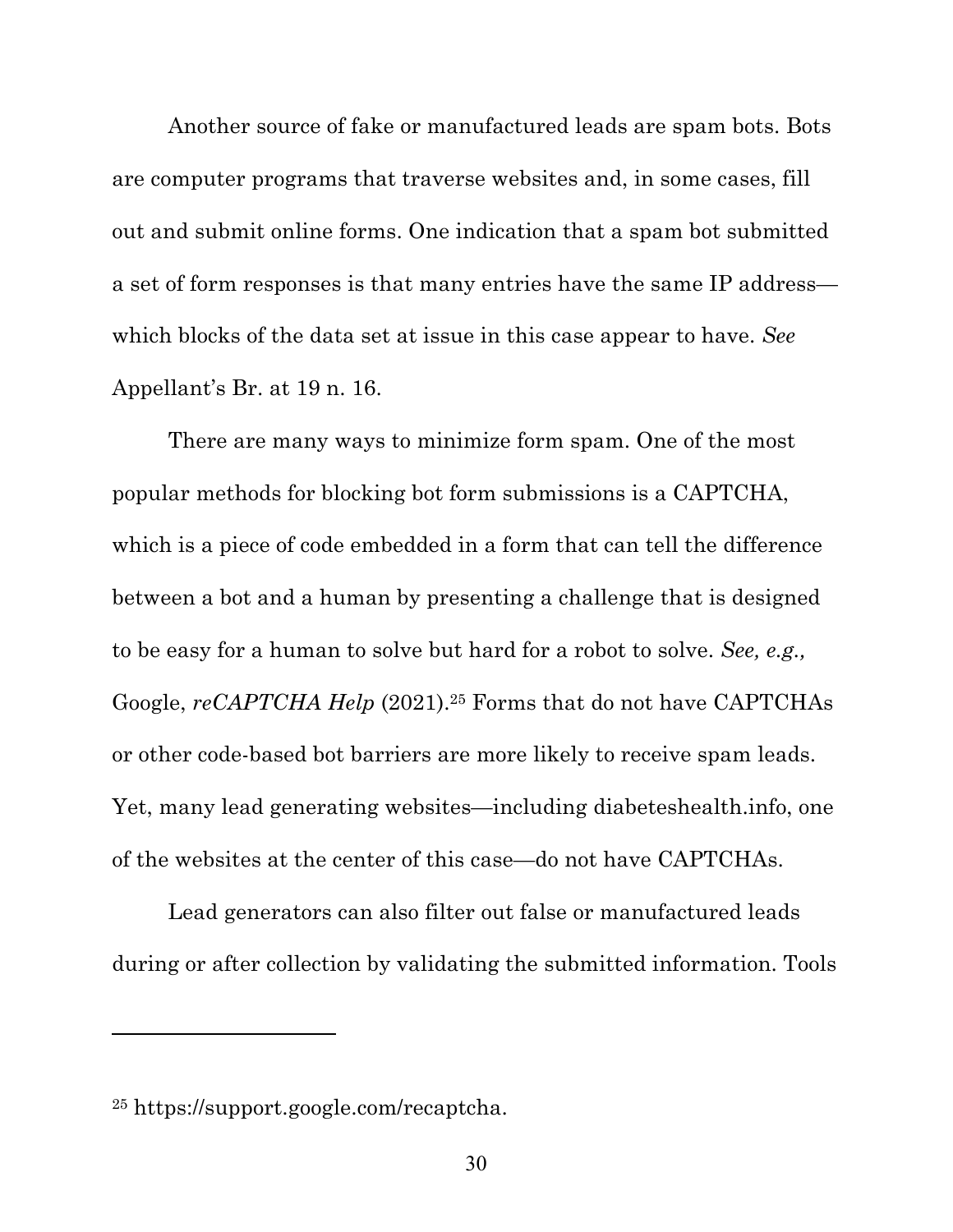are available to validate that the name provided in an online form matches the provided phone number, along with other information, such as location. *See, e.g.,* IDology, *Enhanced Phone Number Verification* (2021);26 *see also* FTC October 2015 Workshop at 20–21, 32–33, 37, 66–68 (discussing the need for lead verification). The fact that so many of the leads provided to Prospects DM had unmatching contact names and phone numbers indicates that no one in the lead generation pipeline validated the data. Appellant's Br. at 59.

Finally, lead generators can also verify lead data by simply contacting the lead via email or a non-robocall prior to robocalling them. Confirmed opt-in procedures (also called double opt-in) are routinely used for email list sign ups from online contact forms, even though there is no legal requirement to obtain prior express written consent to send a person a marketing email. Campaign Monitor, *Email Marketing Terms: Double Opt-In* (2020).27

<sup>26</sup> https://www.idology.com/identity-verification/enhanced-phoneverification/.

<sup>27</sup> https://www.campaignmonitor.com/resources/glossary/double-opt-in/.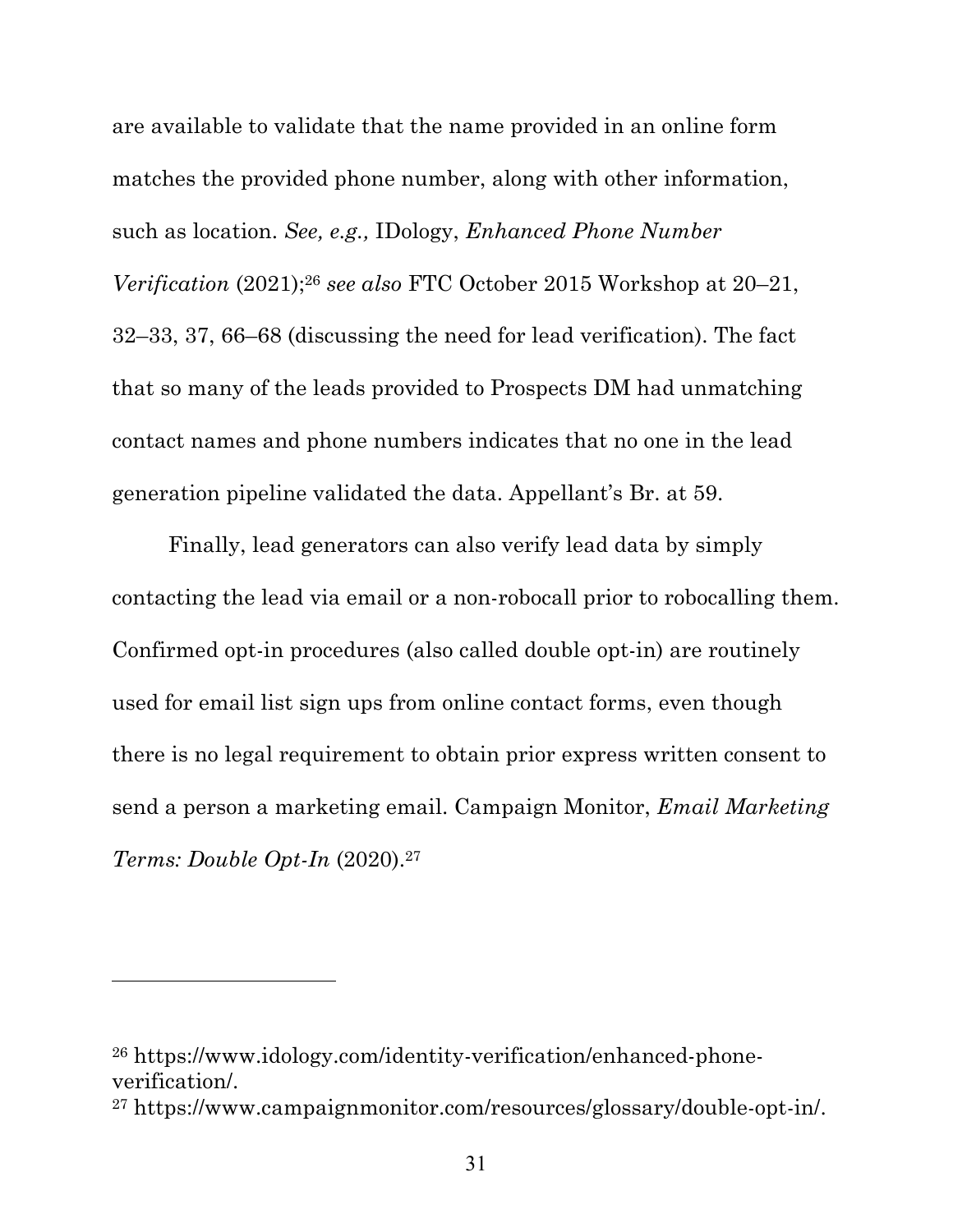Lead generator practices create significant risks of obtaining false or inaccurate data. Given these risks, it is not reasonable to assume that lead generators representations' of having obtained prior express written consent are correct. Sellers like Royal Seas Cruises that do nothing to confirm and verify opt-ins are just as responsible as anyone else in the supply chain for the illegality of a call made using those leads.

#### **A SELLER IS VICARIOUSLY LIABLE FOR ILLEGAL II. CALLS MADE BY CONTRACTORS HIRED TO ROBOCALL ON THEIR BEHALF WHEN THE SELLER DOES NOT EFFECTIVELY OVERSEE TCPA COMPLIANCE.**

The lower court's failure to find vicarious liability for Royal Seas Cruises under any of Appellant's theories encourages behavior that contradicts the TCPA's statutory purposes and undermines TCPA compliance. Specifically, the lower court's decision encourages sellers to know as little as possible about their contractors' activities and to take a hands-off approach to TCPA compliance. This practically ensures that unscrupulous telemarketers and lead generators—particularly ones that cannot be hauled into a U.S. court—will predominate the lead generation industry, undermining the TCPA's important consumer protections.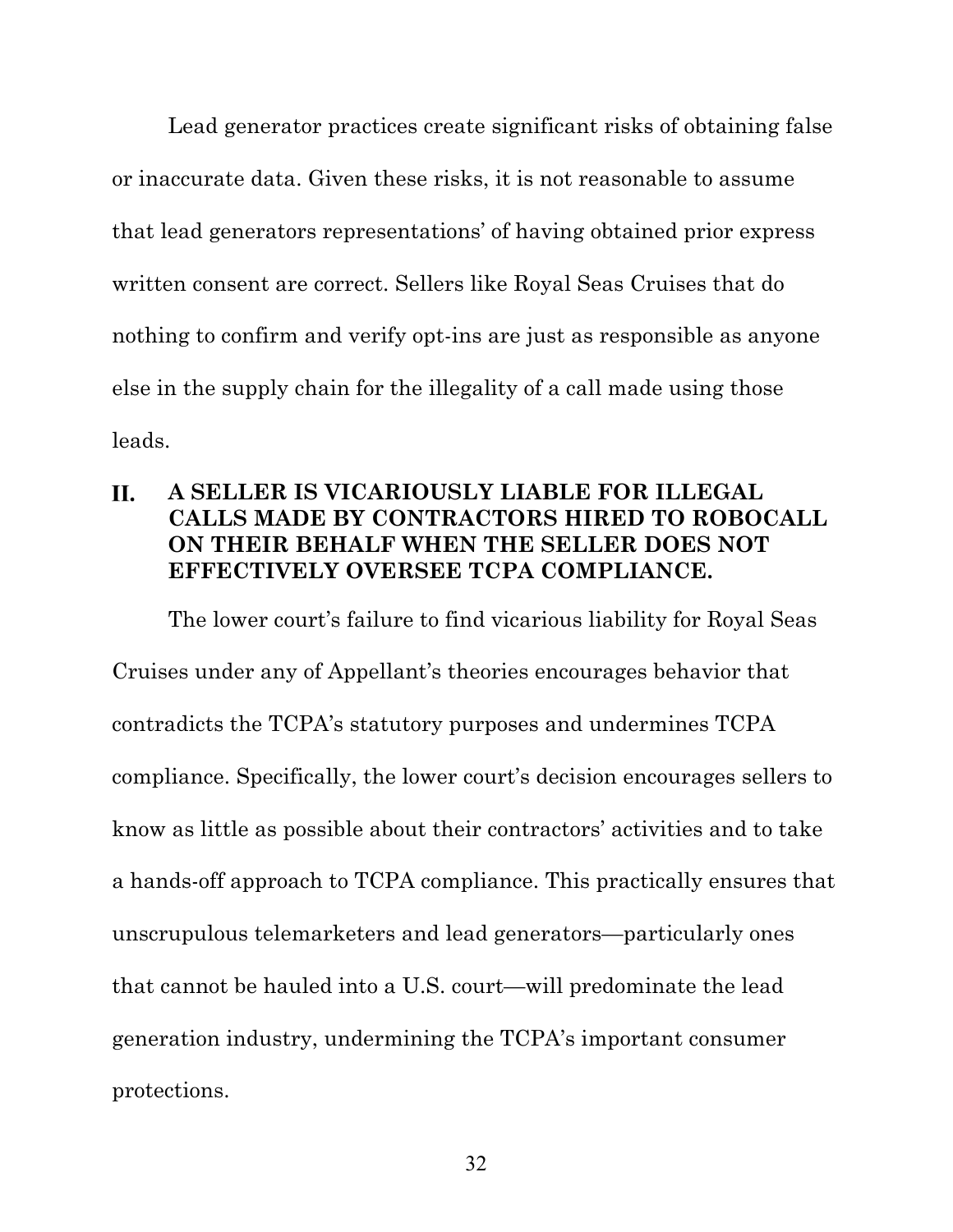This is the exact opposite of how the FCC has interpreted vicarious liability under the TCPA. The FCC has said that sellers can be held vicariously liable for their telemarketers' violations of the TCPA. The FCC recognized that sellers must be incentivized to know their supply chains and ensure that their contractors are complying with the TCPA. If Royal Seas Cruises, which explicitly contracted for robocalls to be made on its behalf but did practically nothing to ensure compliance, cannot be held vicariously liable, then vicarious liability for sellers will be drastically weakened. This Court should follow the FCC's analysis and hold that Royal Seas Cruises is vicariously liable under Appellant's proffered theories.

### **A. The TCPA protects important consumer privacy rights by requiring companies to obtain consent prior to robocalling.**

Congress passed the TCPA to respond to the "national outcry" over unsolicited phone calls bombarding consumers' phone lines. S. Rep. No. 102-177, at 19 (1991). Congress found that prerecorded voice machines were allowing telemarketers to make calls without incurring "the normal cost of human intervention." H.R. Rep. No. 102-317, at 6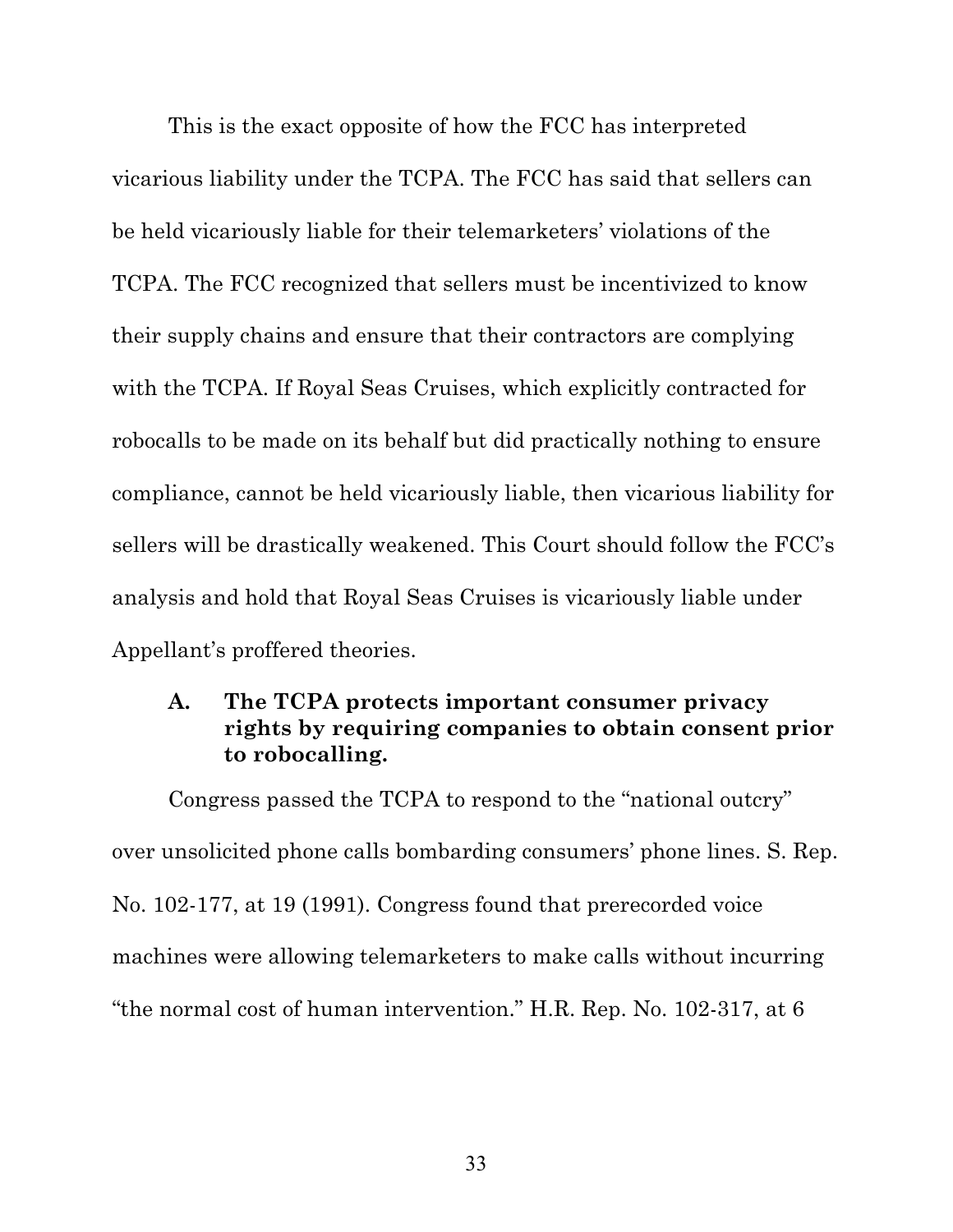(1991). These "cost-effective" telemarketing tools incentivized high volume calling. TCPA §2, ¶¶1, 3.

Enter the TCPA and its prior express written consent requirement. The requirement that companies obtain prior express written consent before robocalling was meant to ensure that people are in control of who robocalls them and not the other way around. H.R. Rep. No. 102-317, at 6. The consent requirement also counteracts the telemarketer's natural incentive to call as many individuals as possible. But the only reason companies comply with the TCPA is because Congress imposed hefty penalties for noncompliance and provided for several potential avenues for enforcement. See 47 U.S.C. § 227(b)(3) (providing for a private right of action to seek damages of \$500 per violation); 47 U.S.C. § 227(g) (empowering states attorneys general to bring TCPA actions for damages and injunctive relief); 47 U.S.C. § 227(b)(4) (authorizing the FCC to enforce the TCPA against violators).Without the threat of liability—without the threat of effective enforcement—companies have no incentive to comply and every incentive to call whatever telephone numbers they can get their hands on.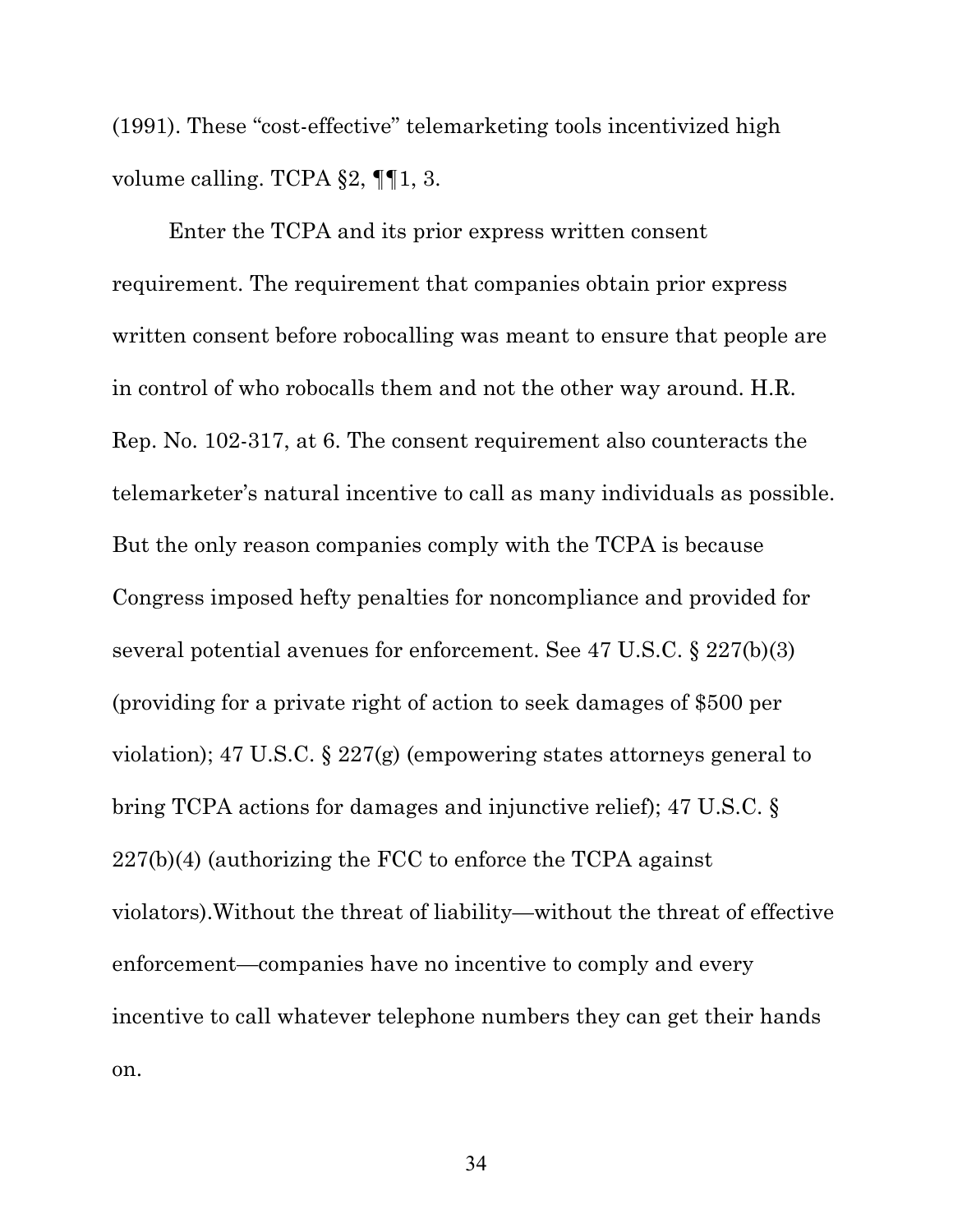### **B. Sellers cannot avoid TCPA liability by outsourcing compliance to third parties.**

When a seller employs a third-party telemarketer to robocall leads and fails to take concrete steps to ensure that its contractors (and subcontractors) are complying with the TCPA, it should be held vicariously liable for TCPA violations committed by the telemarketer on their behalf. If the seller is not liable, it will have no incentive to ensure that prior express written consent is collected for each individual called. Allowing sellers to escape liability with a simple contract provision and no effective oversight role undermines the TPCA's purposes, which is why the FCC has taken the opposite approach.

According to the FCC, the seller "is in the best position to monitor and police TCPA compliance by third-party telemarketers," and potential liability for companies that employ third parties to robocall on their behalf "will give [the companies] appropriate incentives to ensure that their telemarketers comply with our rules." *In re Joint Petition Filed by Dish Network*, LLC, 28 F.C.C. Rcd. 6574, 6588 (2013) [hereinafter FCC DISH Order].

In contrast, allowing companies to contract out of TCPA liability would promote policies that are antithetical to the TCPA. The TCPA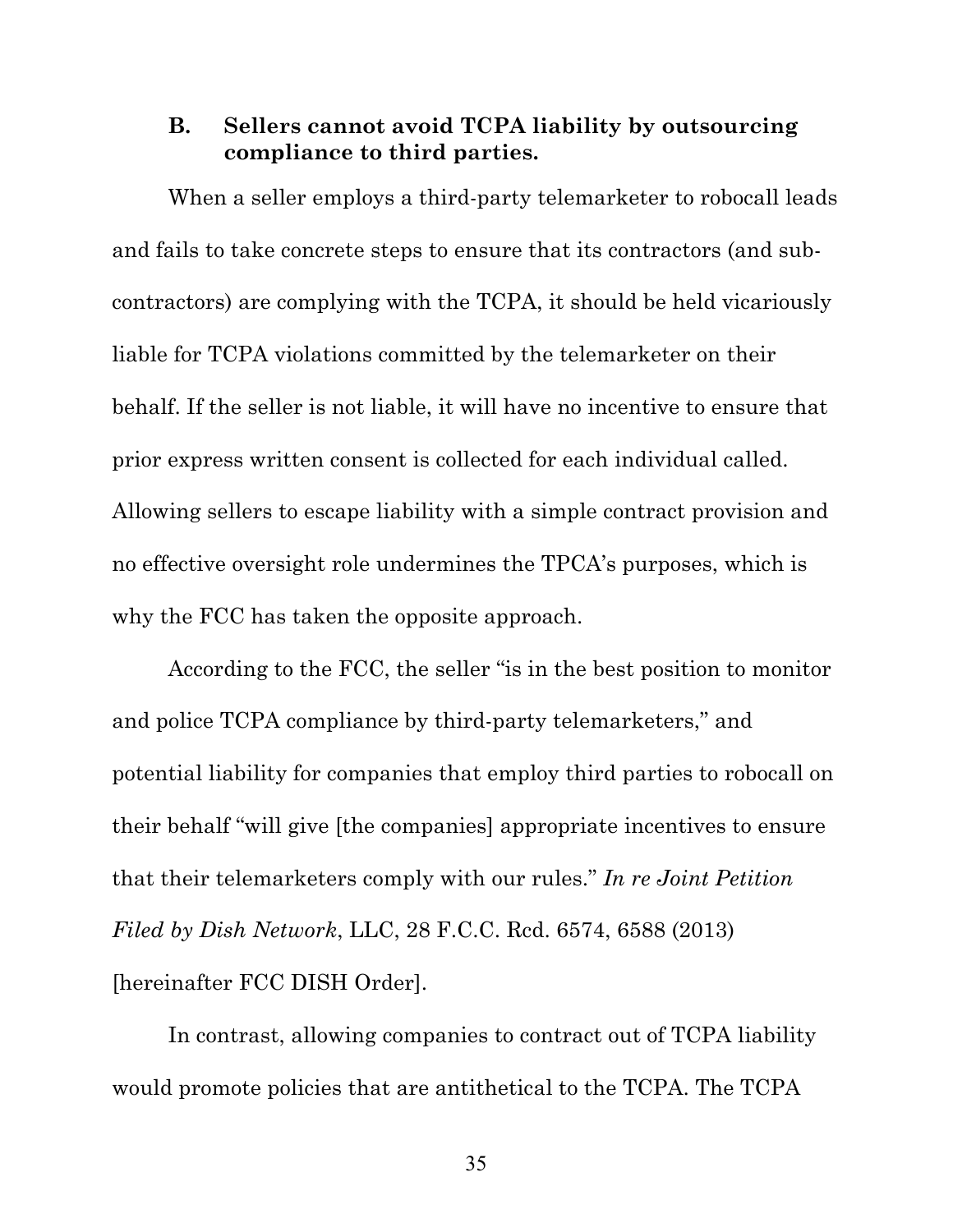incentivizes development of compliance systems to track consent and, thus, promotes knowledge of how leads are acquired. But without vicarious liability, sellers would take a hands-off approach to compliance and claim ignorance of their contractors' (and subcontractors') practices. Unsurprisingly, this would promote ignorance and disincentivize companies from adopting strong compliance and oversight mechanisms. Any standard for vicarious liability under the TCPA should encourage more knowledge and control over compliance, not less. See FCC DISH Order at 6593 (noting that a "seller has the ability, through its authorization, to oversee the conduct of its telemarketers, even if that power to supervise is unexercised").

A standard that fails to impose vicarious liability on companies that do not supervise their third-party telemarketers would also leave victims of illegal telemarketing without an effective remedy. FCC DISH Order at 6588. As the FCC has previously explained, third-party contractors are likely to be "judgment proof, unidentifiable, or located outside the United States, as is often the case." *Id.* And even when a contractor can be hauled into court, enforcement against them would have little effect on the future behavior of sellers or the industry.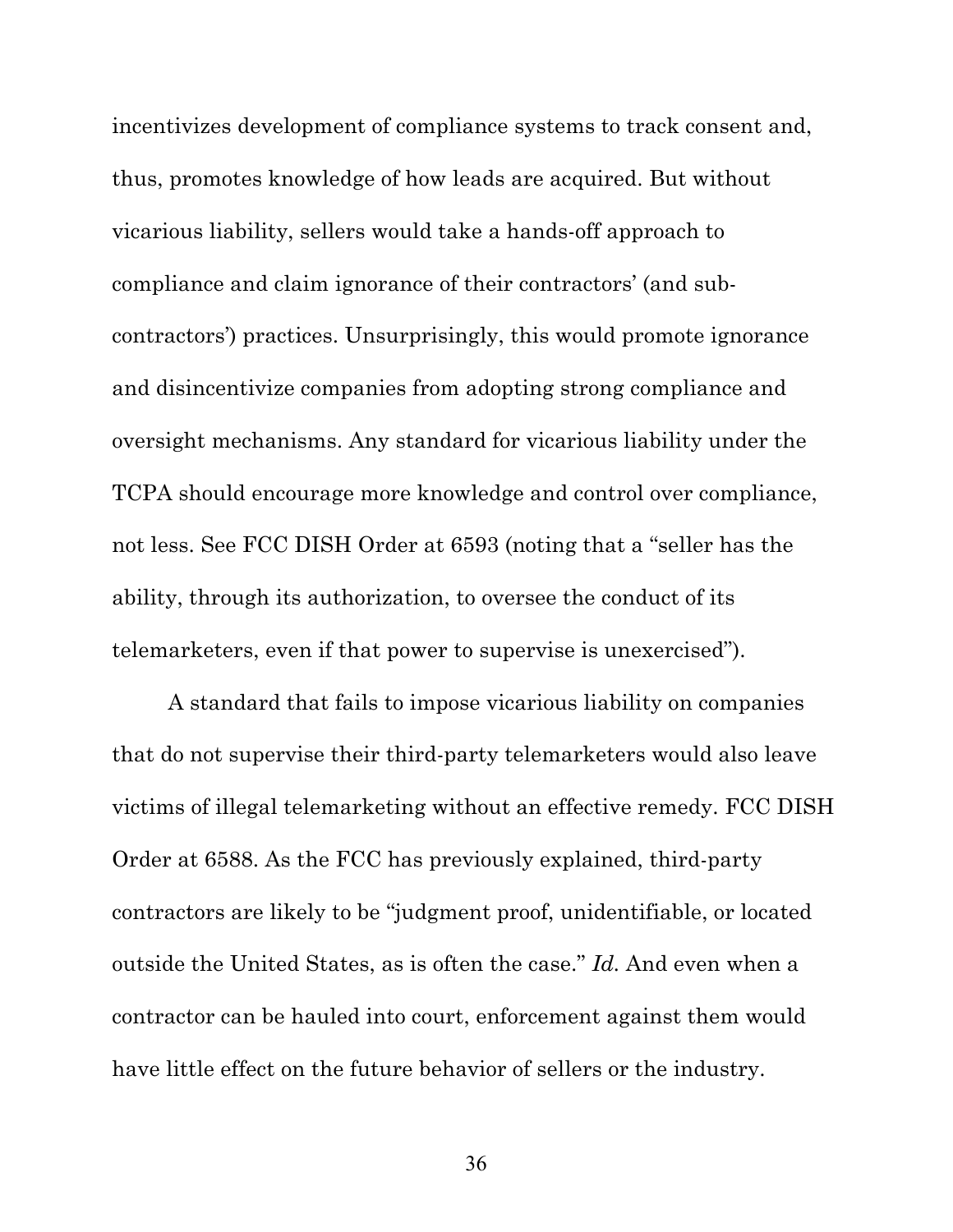Without vicarious liability, sellers would just seek out another source for their insatiable appetite for leads. Indeed, because "[s]ellers may have thousands of 'independent' marketers, ... suing one or a few of them is unlikely to make a substantive difference for consumer privacy." FCC DISH Order at 6588. Attempting to shut down the web publishers and foreign call centers through direct litigation would be a game of whack-a-mole, with little real-world relief for consumers.

Sellers are also in the best position to choose companies that can indemnify them—and actually pay out—if they are at fault for violating the TCPA. *See* FCC DISH Order at 6591 (encouraging sellers to include indemnification clauses in their contracts). Placing the burden on the sellers to seek indemnification would also incentivize them to know their supply chain and to stop using disreputable contractors. *See id.* (sellers should "have an incentive to carefully choose their telemarketers to ensure compliance and to force consistent violators out of the marketplace.") And if a contractor cannot be hauled into court or pay its part of the penalty, then the seller, who chose to engage in the risky behavior of using the third party to generate their leads and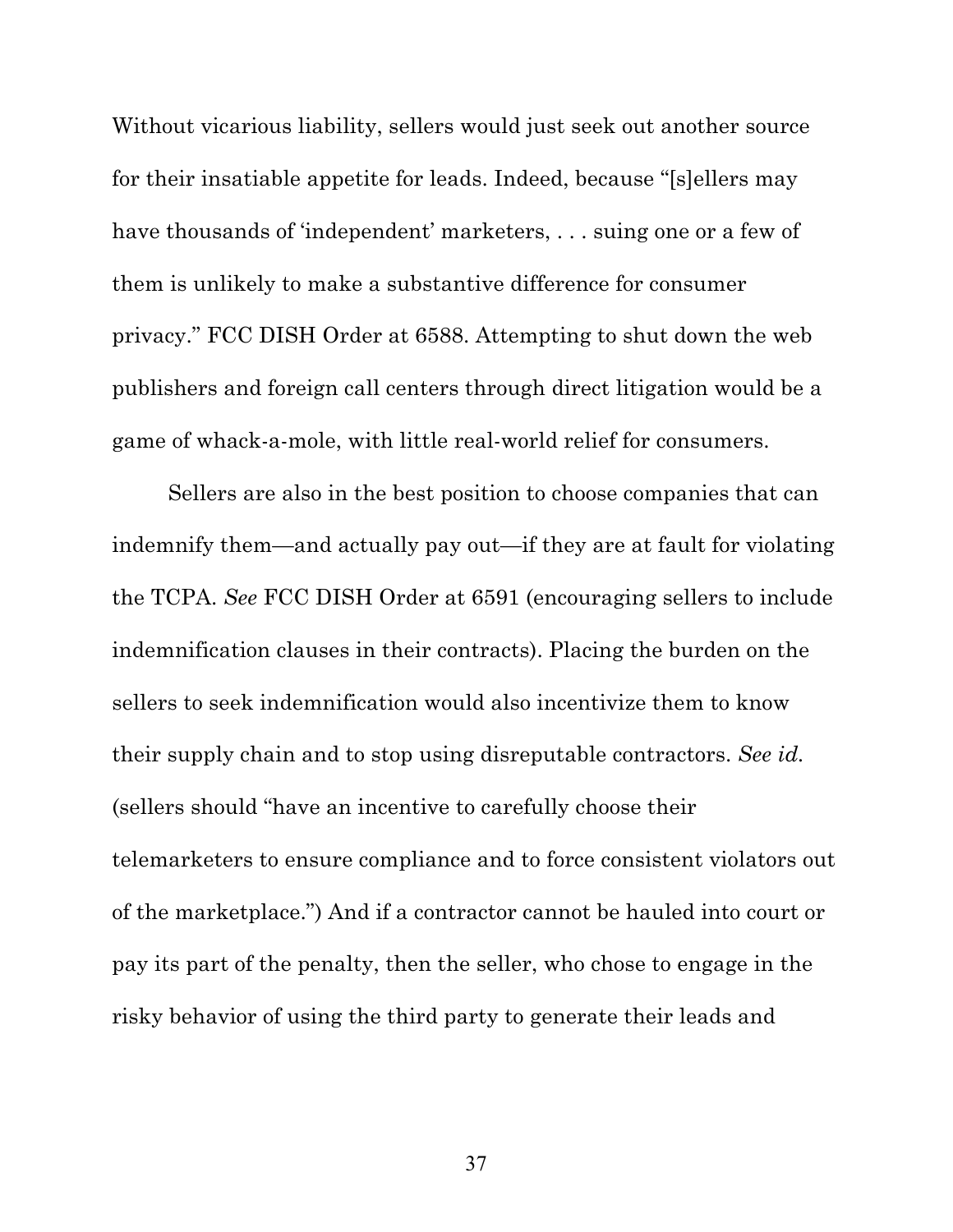market on their behalf, should bear the whole penalty—not the people who were harmed by behavior the seller set in motion.

Congress and the FCC have long emphasized that strong enforcement of the TCPA is essential to accomplish its purpose, and any interpretation of liability under the TCPA must ensure effective enforcement. Vicarious liability for companies like Royal Seas Cruises is the only way to accomplish this goal.

#### **CONCLUSION**

For the foregoing reasons, *amici* respectfully urge the Court to reverse the district court's grant of summary judgment in favor of Defendant.

| <b>Date:</b> | August 9, 2021 | /s/ Alan Butler            |
|--------------|----------------|----------------------------|
|              |                | Alan Butler                |
|              |                | Megan Iorio                |
|              |                | ELECTRONIC PRIVACY         |
|              |                | <b>INFORMATION CENTER</b>  |
|              |                | 1519 New Hampshire Ave. NW |
|              |                | Washington, DC 20036       |
|              |                | $(202)$ 483-1140           |
|              |                |                            |
|              |                | Attorneys for Amici Curiae |
|              |                |                            |

*Electronic Privacy Information Center and National Consumer Law Center*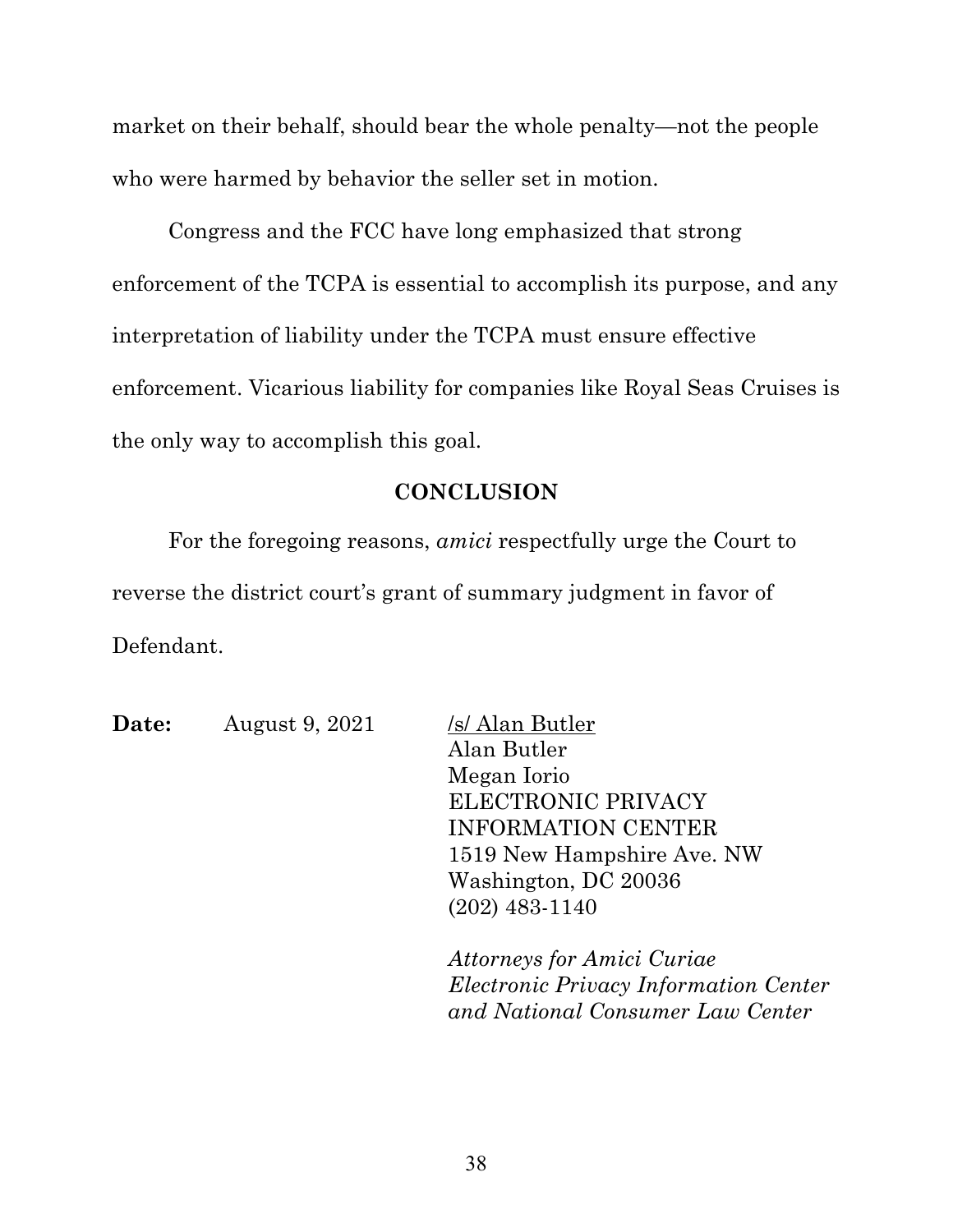### **CERTIFICATE OF COMPLIANCE**

I am the attorney or self-represented party.

**This brief contains 6524 words,** excluding the items exempted

- by Fed. R. App. P. 32(f). The brief's type size and typeface comply with
- Fed. R. App. P.  $32(a)(5)$  and  $(6)$ .

I certify that this brief *(select only one)*:

- [ ] complies with the word limit of Cir. R. 32-1.
- [ ] is a **cross-appeal** brief and complies with the word limit of Cir. R. 28.1-1.
- [X] is an **amicus** brief and complies with the word limit of Fed. R. App. P. 29(a)(5), Cir. R. 29-2(c)(2), or Cir. R. 29-2(c)(3).
- [ ] is for a **death penalty** case and complies with the word limit of Cir. R. 32-4.
- $\lceil$  complies with the longer length limit permitted by Cir. R. 32-2(b) because *(select only one)*:

[] it is a joint brief submitted by separately represented parties;

[ ] a party or parties are filing a single brief in response to multiple briefs; or

[ ] a party or parties are filing a single brief in response to a longer joint brief.

[ ] complies with the length limit designated by court order dated

#### **Signature:** /s/ Alan Butler **Date:** August 9, 2021

\_\_\_\_\_\_\_\_\_\_\_\_\_.

<sup>[ ]</sup> is accompanied by a motion to file a longer brief pursuant to Cir. R. 32-2(a).